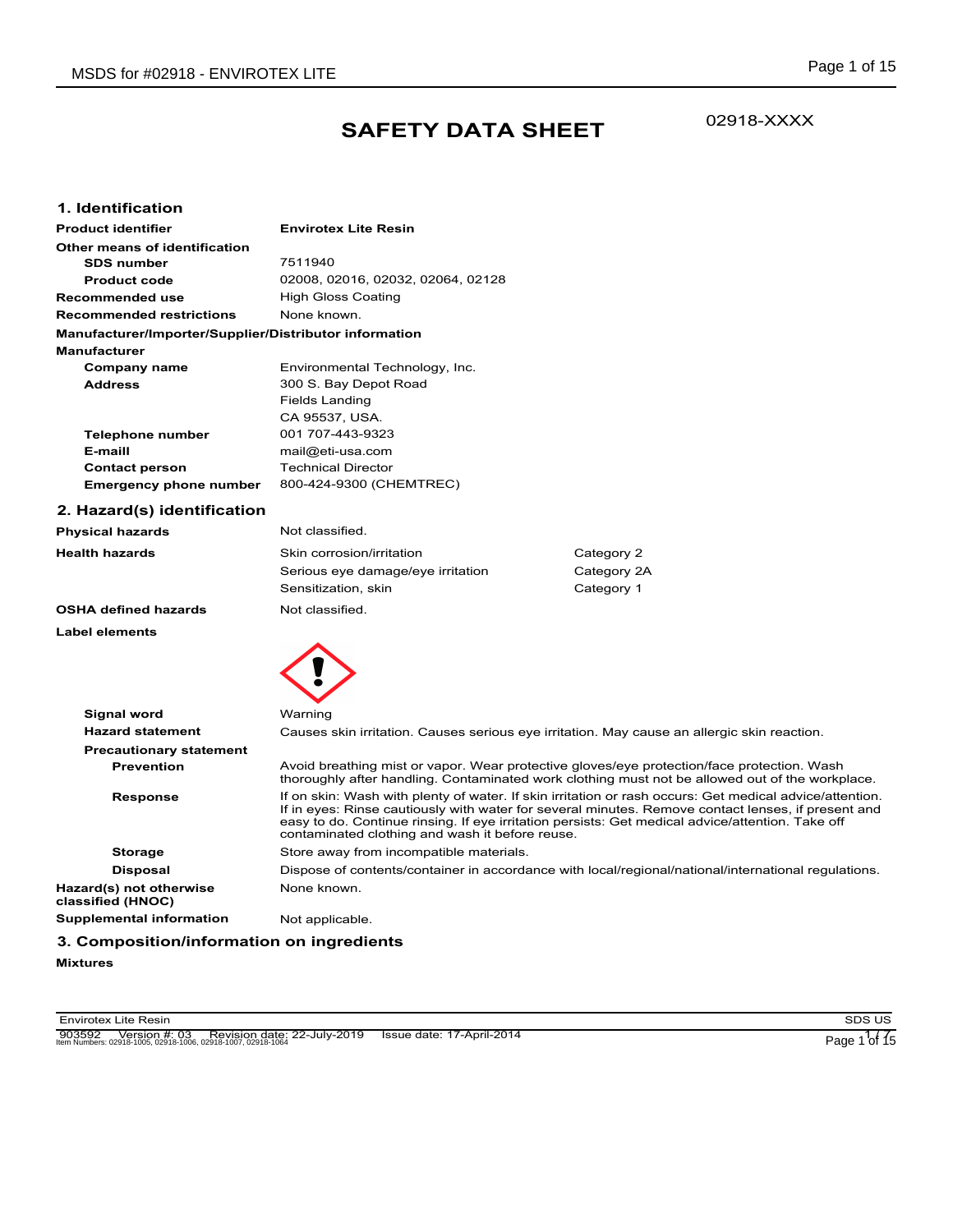| Chemical name                                                                |                                                                                                                                                                                                                                                                                                                                                           | <b>CAS number</b> | %        |
|------------------------------------------------------------------------------|-----------------------------------------------------------------------------------------------------------------------------------------------------------------------------------------------------------------------------------------------------------------------------------------------------------------------------------------------------------|-------------------|----------|
| <b>Epoxy Resins</b>                                                          |                                                                                                                                                                                                                                                                                                                                                           | Proprietary       | 4-90     |
| C12 - C14 Alkyl Glycidyl Ethers                                              |                                                                                                                                                                                                                                                                                                                                                           | Proprietary       | $1 - 40$ |
| <b>Composition comments</b>                                                  | All concentrations are in percent by weight unless ingredient is a gas. Gas concentrations are in<br>percent by volume.                                                                                                                                                                                                                                   |                   |          |
|                                                                              | The manufacturer has claimed the exact percentage as trade secret under the OSHA Hazard<br>Communication Standard.                                                                                                                                                                                                                                        |                   |          |
| 4. First-aid measures                                                        |                                                                                                                                                                                                                                                                                                                                                           |                   |          |
| <b>Inhalation</b>                                                            | Move to fresh air. Call a physician if symptoms develop or persist. Get medical attention if any<br>discomfort continues.                                                                                                                                                                                                                                 |                   |          |
| <b>Skin contact</b>                                                          | Remove contaminated clothing. Wash skin thoroughly with soap and water for several minutes. If<br>skin irritation or rash occurs: Get medical advice/attention. Take off contaminated clothing and<br>wash before reuse.                                                                                                                                  |                   |          |
| Eye contact                                                                  | Immediately flush eyes with plenty of water for at least 15 minutes. Remove contact lenses, if<br>present and easy to do. Continue rinsing. Get medical attention if irritation develops and persists.                                                                                                                                                    |                   |          |
| Ingestion                                                                    | Rinse mouth. Never give anything by mouth to a victim who is unconscious or is having<br>convulsions. Get medical attention if symptoms occur.                                                                                                                                                                                                            |                   |          |
| <b>Most important</b><br>symptoms/effects, acute and<br>delayed              | Contact may produce eye irritation with associated redness, swelling, tears and pain. Contact<br>causes skin irritation. May cause sensitization by skin contact. Symptoms include redness, itching<br>and pain. Rash. Dermatitis.                                                                                                                        |                   |          |
| Indication of immediate<br>medical attention and special<br>treatment needed | Exposure may aggravate pre-existing skin disorders. Provide general supportive measures and<br>treat symptomatically. Keep victim under observation. Symptoms may be delayed.                                                                                                                                                                             |                   |          |
| <b>General information</b>                                                   | If you feel unwell, seek medical advice (show the label where possible). Ensure that medical<br>personnel are aware of the material(s) involved, and take precautions to protect themselves. Wash<br>contaminated clothing before reuse.                                                                                                                  |                   |          |
| 5. Fire-fighting measures                                                    |                                                                                                                                                                                                                                                                                                                                                           |                   |          |
| Suitable extinguishing media                                                 | Water fog. Foam. Dry chemical powder. Carbon dioxide (CO2).                                                                                                                                                                                                                                                                                               |                   |          |
| Unsuitable extinguishing<br>media                                            | Water. Do not use water jet as an extinguisher, as this will spread the fire.                                                                                                                                                                                                                                                                             |                   |          |
| Specific hazards arising from<br>the chemical                                | During fire, gases hazardous to health may be formed such as: Carbon oxides. Nitrogen Oxides<br>$(NOx)$ .                                                                                                                                                                                                                                                 |                   |          |
| Special protective equipment<br>and precautions for firefighters             | Self-contained breathing apparatus and full protective clothing must be worn in case of fire.                                                                                                                                                                                                                                                             |                   |          |
| <b>Fire fighting</b><br>equipment/instructions                               | In case of fire do not breath fumes. Move containers from fire area if you can do so without risk.                                                                                                                                                                                                                                                        |                   |          |
| <b>Specific methods</b>                                                      | Use standard firefighting procedures and consider the hazards of other involved materials. Cool<br>containers exposed to flames with water until well after the fire is out.                                                                                                                                                                              |                   |          |
| <b>General fire hazards</b>                                                  | No unusual fire or explosion hazards noted.                                                                                                                                                                                                                                                                                                               |                   |          |
| 6. Accidental release measures                                               |                                                                                                                                                                                                                                                                                                                                                           |                   |          |
| Personal precautions,<br>protective equipment and<br>emergency procedures    | Keep unnecessary personnel away. Wear appropriate protective equipment and clothing during<br>clean-up. Avoid inhalation of vapors or mists. Avoid contact with skin and eyes. Ensure adequate<br>ventilation. Local authorities should be advised if significant spillages cannot be contained. For<br>personal protection, see section 8 of the SDS.    |                   |          |
| <b>Methods and materials for</b><br>containment and cleaning up              | Keep unnecessary personnel away. This product is miscible in water. Stop the flow of material, if<br>this is without risk. Dike the spilled material, where this is possible. Cover with plastic sheet to<br>prevent spreading. Prevent entry into waterways, sewer, basements or confined areas. Following<br>product recovery, flush area with water.   |                   |          |
|                                                                              | Never return spills to original containers for re-use. For waste disposal, see section 13 of the SDS.                                                                                                                                                                                                                                                     |                   |          |
| <b>Environmental precautions</b>                                             | Avoid discharge into drains, water courses or onto the ground.                                                                                                                                                                                                                                                                                            |                   |          |
| 7. Handling and storage                                                      |                                                                                                                                                                                                                                                                                                                                                           |                   |          |
| <b>Precautions for safe handling</b>                                         | Keep out of reach of children. Avoid breathing mists or vapors. Avoid contact with eyes, skin, and<br>clothing. Provide adequate ventilation. Wear appropriate personal protective equipment. Wash<br>thoroughly after handling. Wash contaminated clothing before reuse. Avoid release to the<br>environment. Observe good industrial hygiene practices. |                   |          |

Envirotex Lite Resin SDS US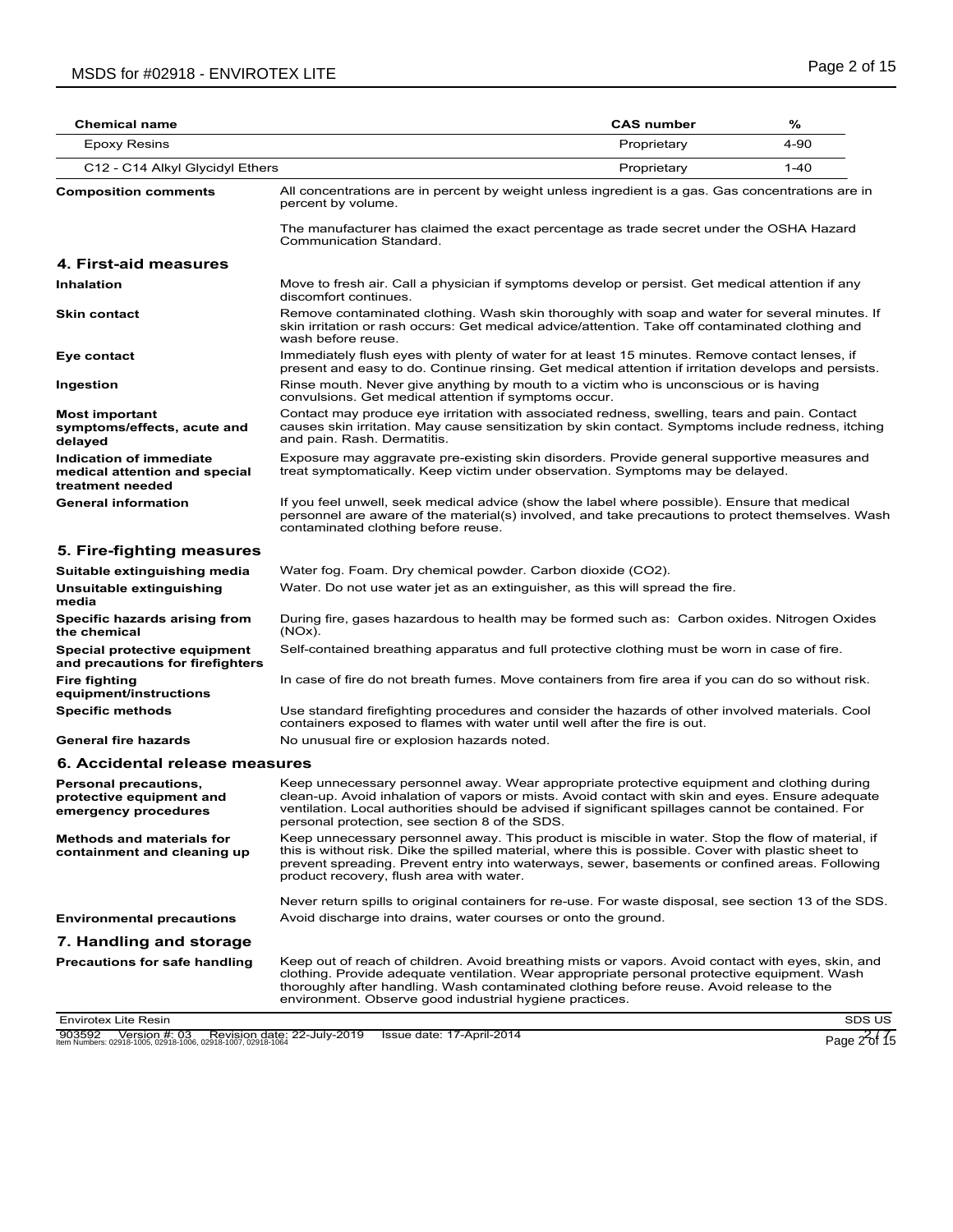| Conditions for safe storage,<br>including any incompatibilities | Store away from incompatible materials (see Section 10 of the SDS). Store in tightly closed<br>original container in a dry, cool and well-ventilated place. Read and follow manufacturer's<br>recommendations.                                                                                                                                                                                                                                               |
|-----------------------------------------------------------------|--------------------------------------------------------------------------------------------------------------------------------------------------------------------------------------------------------------------------------------------------------------------------------------------------------------------------------------------------------------------------------------------------------------------------------------------------------------|
| 8. Exposure controls/personal protection                        |                                                                                                                                                                                                                                                                                                                                                                                                                                                              |
| <b>Occupational exposure limits</b>                             | No exposure limits noted for ingredient(s).                                                                                                                                                                                                                                                                                                                                                                                                                  |
| <b>Biological limit values</b>                                  | No biological exposure limits noted for the ingredient(s).                                                                                                                                                                                                                                                                                                                                                                                                   |
| <b>Exposure guidelines</b>                                      | No exposure standards allocated. Use personal protective equipment as required. Keep working<br>clothes separately.                                                                                                                                                                                                                                                                                                                                          |
| Appropriate engineering<br>controls                             | Good general ventilation should be used. Ventilation rates should be matched to conditions. If<br>applicable, use process enclosures, local exhaust ventilation, or other engineering controls to<br>maintain airborne levels below recommended exposure limits. If exposure limits have not been<br>established, maintain airborne levels to an acceptable level. Eye wash facilities and emergency<br>shower must be available when handling this product. |
|                                                                 | Individual protection measures, such as personal protective equipment                                                                                                                                                                                                                                                                                                                                                                                        |
| <b>Eye/face protection</b>                                      | Wear safety glasses with side shields (or goggles).                                                                                                                                                                                                                                                                                                                                                                                                          |
| <b>Skin protection</b><br><b>Hand protection</b>                | Chemical resistant gloves. The most suitable glove must be chosen in consultation with the gloves<br>supplier, who can inform about the breakthrough time of the glove material.                                                                                                                                                                                                                                                                             |
| <b>Skin protection</b>                                          |                                                                                                                                                                                                                                                                                                                                                                                                                                                              |
| Other                                                           | Wear appropriate chemical resistant clothing to prevent any possibility of skin contact.                                                                                                                                                                                                                                                                                                                                                                     |
| <b>Respiratory protection</b>                                   | No specific recommendation made, but respiratory protection may still be required under<br>exceptional circumstances when excessive air contamination exists.                                                                                                                                                                                                                                                                                                |
| <b>Thermal hazards</b>                                          | Wear appropriate thermal protective clothing, when necessary.                                                                                                                                                                                                                                                                                                                                                                                                |
| <b>General hygiene</b><br>considerations                        | When using, do not eat, drink or smoke. Always observe good personal hygiene measures, such<br>as washing after handling the material and before eating, drinking, and/or smoking. Routinely wash                                                                                                                                                                                                                                                            |

smoking and using the toilet.

work clothing and protective equipment to remove contaminants. Contaminated work clothing should not be allowed out of the workplace. Wash at the end of each work shift and before eating,

## **9. Physical and chemical properties**

| Appearance                                                                                                             | Viscous liquid.                         |                      |
|------------------------------------------------------------------------------------------------------------------------|-----------------------------------------|----------------------|
| <b>Physical state</b>                                                                                                  | Liquid.                                 |                      |
| Form                                                                                                                   | Liquid.                                 |                      |
| Color                                                                                                                  | Clear.                                  |                      |
| Odor                                                                                                                   | Minimal. Not distinct.                  |                      |
| <b>Odor threshold</b>                                                                                                  | Not available.                          |                      |
| pH                                                                                                                     | Not available.                          |                      |
| Melting point/freezing point                                                                                           | Not available.                          |                      |
| Initial boiling point and boiling<br>range                                                                             | Not available.                          |                      |
| <b>Flash point</b>                                                                                                     | > 392.0 °F (> 200.0 °C) Seta Closed Cup |                      |
| <b>Evaporation rate</b>                                                                                                | Not available.                          |                      |
| Flammability (solid, gas)                                                                                              | Not available.                          |                      |
| Upper/lower flammability or explosive limits                                                                           |                                         |                      |
| <b>Flammability limit - lower</b><br>(%)                                                                               | Not available.                          |                      |
| <b>Flammability limit - upper</b><br>(%)                                                                               | Not available.                          |                      |
| Explosive limit - lower (%)                                                                                            | Not available.                          |                      |
| Explosive limit - upper (%)                                                                                            | Not available.                          |                      |
| Vapor pressure                                                                                                         | $<$ 1.33 mbar                           |                      |
| Vapor density                                                                                                          | $> 1$ (Air=1)                           |                      |
| <b>Relative density</b>                                                                                                | Not available.                          |                      |
| Solubility(ies)                                                                                                        |                                         |                      |
| Solubility (water)                                                                                                     | Slightly soluble                        |                      |
| <b>Envirotex Lite Resin</b>                                                                                            |                                         | SDS US               |
| 903592    Version #: 03    Revision date: 22-July-2019<br>Item Numbers: 02918-1005, 02918-1006, 02918-1007, 02918-1064 | Issue date: 17-April-2014               | Page $3\sqrt[3]{15}$ |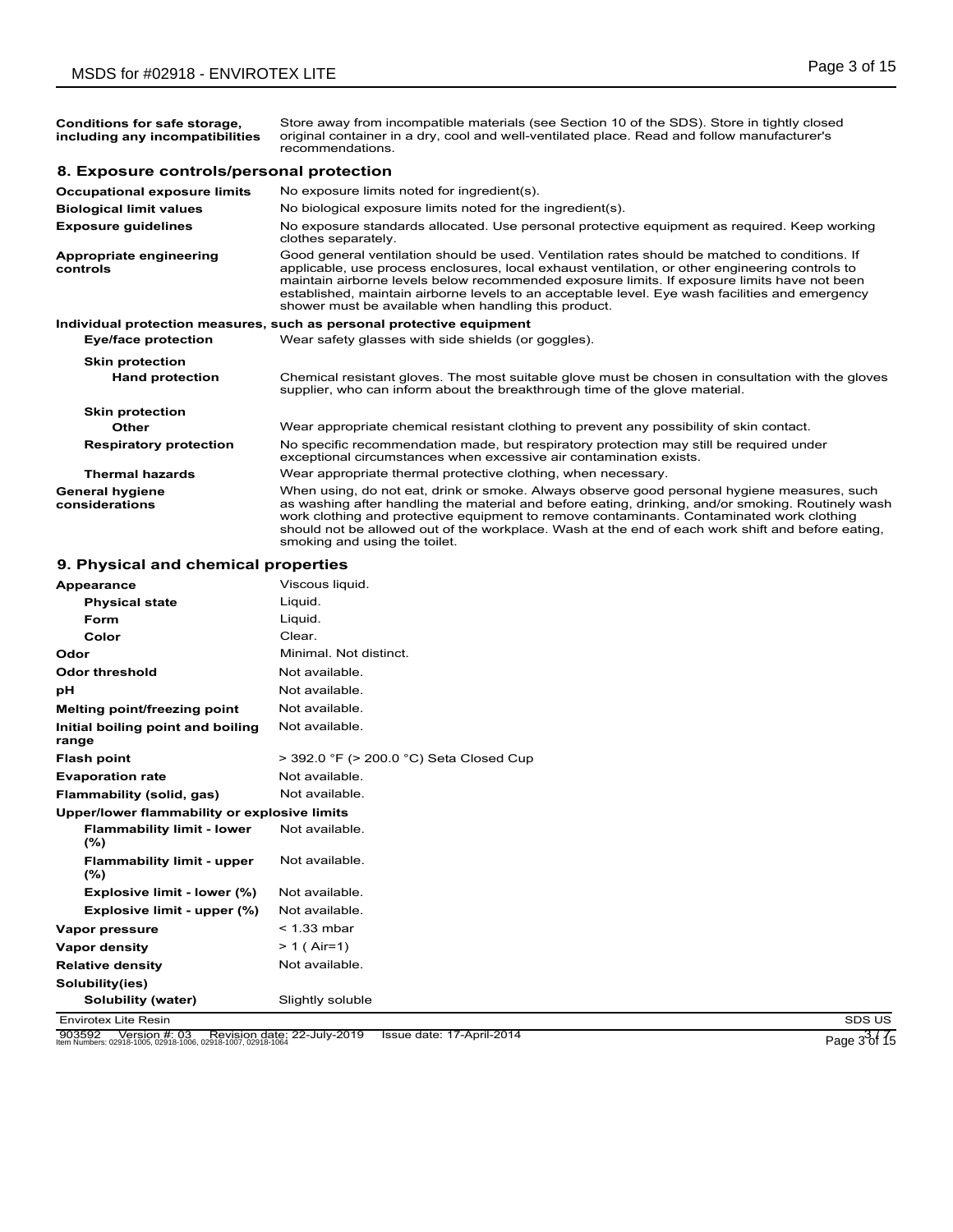| <b>Partition coefficient</b><br>(n-octanol/water)                                  | Not available.                                                                                                                                                                                                                                                                         |
|------------------------------------------------------------------------------------|----------------------------------------------------------------------------------------------------------------------------------------------------------------------------------------------------------------------------------------------------------------------------------------|
| Auto-ignition temperature                                                          | Not available.                                                                                                                                                                                                                                                                         |
| <b>Decomposition temperature</b>                                                   | Not available.                                                                                                                                                                                                                                                                         |
| Viscosity                                                                          | Not available.                                                                                                                                                                                                                                                                         |
| <b>Other information</b>                                                           |                                                                                                                                                                                                                                                                                        |
| <b>Percent volatile</b>                                                            | 0 % (VOC)                                                                                                                                                                                                                                                                              |
| 10. Stability and reactivity                                                       |                                                                                                                                                                                                                                                                                        |
| Reactivity                                                                         | The product is stable and non-reactive under normal conditions of use, storage and transport.<br>Read and follow manufacturer's recommendations.                                                                                                                                       |
| <b>Chemical stability</b>                                                          | Stable under normal temperature conditions and recommended use.                                                                                                                                                                                                                        |
| <b>Possibility of hazardous</b><br>reactions                                       | Hazardous polymerization does not occur.                                                                                                                                                                                                                                               |
| <b>Conditions to avoid</b>                                                         | Avoid high temperatures. Contact with incompatible materials.                                                                                                                                                                                                                          |
| Incompatible materials                                                             | Strong oxidizing agents. Reacts violently with strong acids. Reacts violently with strong bases.<br>Avoid contact with water and liquids. Do not allow molten product to contact water or other liquids.<br>This can cause violent reactions.                                          |
| <b>Hazardous decomposition</b><br>products                                         | No hazardous decomposition products are known.                                                                                                                                                                                                                                         |
| 11. Toxicological information                                                      |                                                                                                                                                                                                                                                                                        |
| Information on likely routes of exposure                                           |                                                                                                                                                                                                                                                                                        |
| Inhalation                                                                         | Under normal conditions of intended use, this material is not expected to be an inhalation hazard.<br>Inhalation of vapors or mists of the product may be irritating to the respiratory system.                                                                                        |
| <b>Skin contact</b>                                                                | Causes skin irritation. May cause an allergic skin reaction.                                                                                                                                                                                                                           |
| Eye contact                                                                        | Causes serious eye irritation.                                                                                                                                                                                                                                                         |
| Ingestion                                                                          | Under normal conditions of intended use, this material does not pose a risk to health. May be<br>harmful if swallowed.                                                                                                                                                                 |
| Symptoms related to the<br>physical, chemical and<br>toxicological characteristics | Contact may produce eye irritation with associated redness, swelling, tears and pain. Causes skin<br>irritation. May cause sensitization by skin contact. Symptoms include redness, itching and pain.<br>Dermatitis, Rash.                                                             |
| Information on toxicological effects                                               |                                                                                                                                                                                                                                                                                        |
| <b>Acute toxicity</b>                                                              | Not expected to be a hazard under normal conditions of intended use. May be harmful if<br>swallowed.                                                                                                                                                                                   |
| <b>Skin corrosion/irritation</b>                                                   | Causes skin irritation.                                                                                                                                                                                                                                                                |
| Serious eye damage/eye<br>irritation                                               | Causes serious eye irritation.                                                                                                                                                                                                                                                         |
| Respiratory or skin sensitization                                                  |                                                                                                                                                                                                                                                                                        |
| <b>Respiratory sensitization</b>                                                   | Due to partial or complete lack of data the classification is not possible.                                                                                                                                                                                                            |
| <b>Skin sensitization</b>                                                          | May cause an allergic skin reaction.                                                                                                                                                                                                                                                   |
| Germ cell mutagenicity                                                             | No data available to indicate product or any components present at greater than 0.1% are<br>mutagenic or genotoxic.<br>Resins of this type, liquid resins based on BisPhenolA/Epichlorohydrin (Epoxy Resin), have proved<br>to be inactive when tested by in vivo mutagenicity assays. |
| Carcinogenicity                                                                    | This product is not considered to be a carcinogen by IARC, ACGIH, NTP, or OSHA.                                                                                                                                                                                                        |
| Not listed.<br><b>NTP Report on Carcinogens</b><br>Not listed.                     | <b>IARC Monographs. Overall Evaluation of Carcinogenicity</b><br>OSHA Specifically Regulated Substances (29 CFR 1910.1001-1053)                                                                                                                                                        |
| Not listed.                                                                        |                                                                                                                                                                                                                                                                                        |
| <b>Reproductive toxicity</b>                                                       | Not classified.                                                                                                                                                                                                                                                                        |
| Specific target organ toxicity -<br>single exposure                                | Not classified.                                                                                                                                                                                                                                                                        |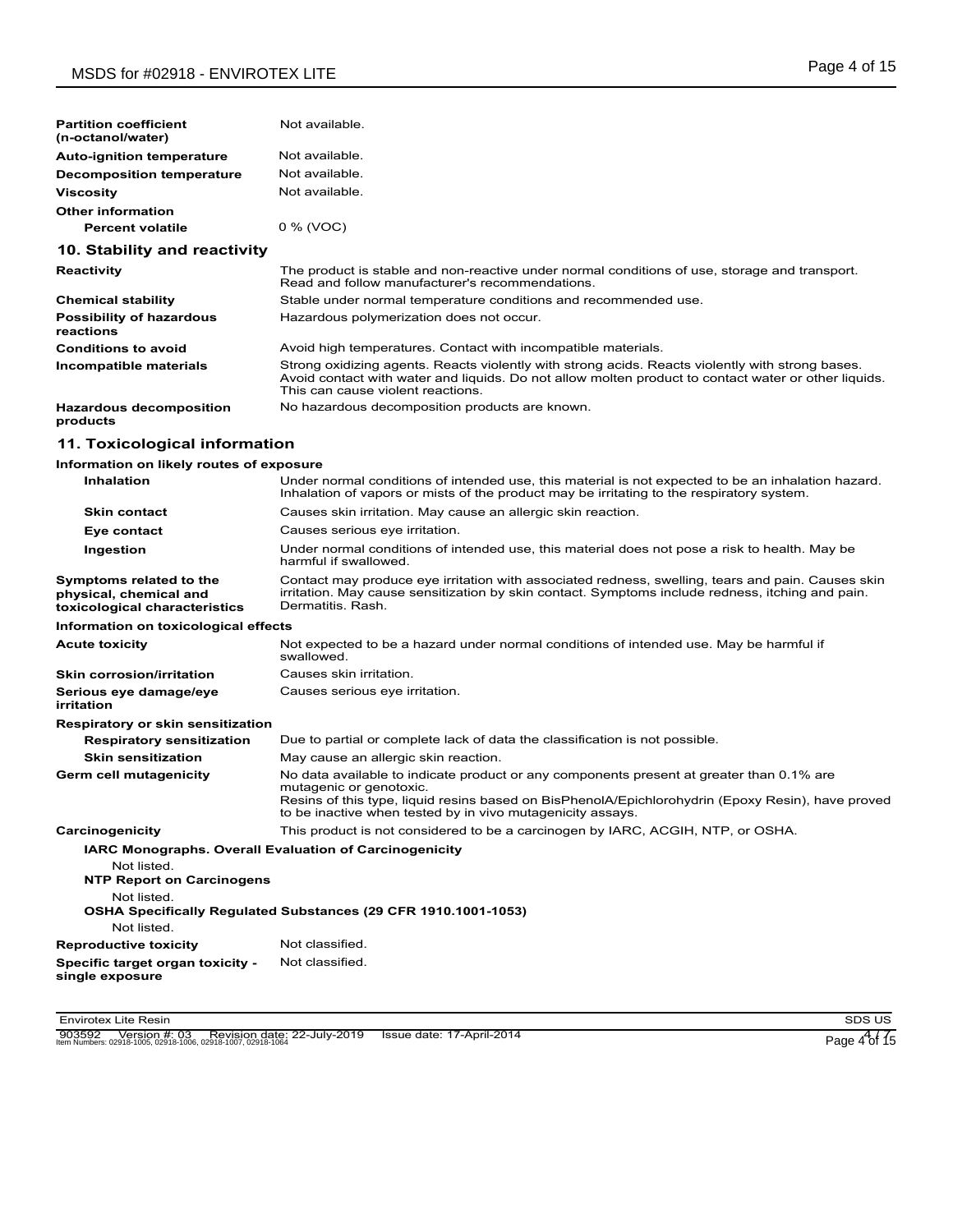| Specific target organ toxicity -<br>repeated exposure                                 | Not classified.                                                                                                                                                             |
|---------------------------------------------------------------------------------------|-----------------------------------------------------------------------------------------------------------------------------------------------------------------------------|
| <b>Aspiration hazard</b>                                                              | Due to the high viscosity the product is not an aspiration hazard.                                                                                                          |
| <b>Chronic effects</b>                                                                | Based on available data, the classification criteria are not met.                                                                                                           |
| 12. Ecological information                                                            |                                                                                                                                                                             |
| <b>Ecotoxicity</b>                                                                    | Expected to be toxic to aquatic organisms. May cause long-term adverse effects in the<br>environment.                                                                       |
| <b>Persistence and degradability</b>                                                  | No data is available on the degradability of this product.                                                                                                                  |
| <b>Bioaccumulative potential</b>                                                      | No data available on bioaccumulation.                                                                                                                                       |
| <b>Mobility in soil</b>                                                               | No data available.                                                                                                                                                          |
| Other adverse effects                                                                 | None known.                                                                                                                                                                 |
| 13. Disposal considerations                                                           |                                                                                                                                                                             |
| <b>Disposal instructions</b>                                                          | Dispose of in accordance with federal, provincial and local regulations. Do not discharge into<br>drains, water courses or onto the ground.                                 |
| Local disposal regulations                                                            | Dispose in accordance with all applicable regulations.                                                                                                                      |
| Hazardous waste code                                                                  | The waste code should be assigned in discussion between the user, the producer and the waste<br>disposal company.                                                           |
| Waste from residues / unused<br>products                                              | Dispose of in accordance with local regulations.                                                                                                                            |
| <b>Contaminated packaging</b>                                                         | Dispose in accordance with applicable federal, state, and local regulations.                                                                                                |
| <b>14. Transport information</b>                                                      |                                                                                                                                                                             |
| <b>DOT</b>                                                                            |                                                                                                                                                                             |
| Not regulated as dangerous goods.                                                     |                                                                                                                                                                             |
| <b>IATA</b>                                                                           |                                                                                                                                                                             |
| Not regulated as dangerous goods.                                                     |                                                                                                                                                                             |
| <b>IMDG</b>                                                                           |                                                                                                                                                                             |
| Not regulated as dangerous goods.                                                     |                                                                                                                                                                             |
| Transport in bulk according to<br>Annex II of MARPOL 73/78 and<br>the <b>IBC</b> Code | Not applicable.                                                                                                                                                             |
| <b>General information</b>                                                            | This material is regulated only in bulk (> 119 Gallons/450 L) sizes. Non-bulk (<=119 Gallons/450<br>L) shipments can be reclassified to "not regulated" for transportation. |
| 15. Regulatory information                                                            |                                                                                                                                                                             |
| <b>US federal regulations</b>                                                         | This product is a "Hazardous Chemical" as defined by the OSHA Hazard Communication<br>Standard, 29 CFR 1910.1200.                                                           |
|                                                                                       | TSCA Section 12(b) Export Notification (40 CFR 707, Subpt. D)                                                                                                               |
| Not regulated.                                                                        | <b>CERCLA Hazardous Substance List (40 CFR 302.4)</b>                                                                                                                       |
| Not listed.<br><b>SARA 304 Emergency release notification</b>                         |                                                                                                                                                                             |
| Not regulated.<br>Not listed.                                                         | OSHA Specifically Regulated Substances (29 CFR 1910.1001-1053)                                                                                                              |
| <b>Toxic Substances Control Act (TSCA)</b>                                            | All components of the mixture on the TSCA 8(b) inventory are designated<br>"active".                                                                                        |
| <b>SARA 302 Extremely hazardous substance</b>                                         | Superfund Amendments and Reauthorization Act of 1986 (SARA)                                                                                                                 |
| Not listed.                                                                           |                                                                                                                                                                             |
| SARA 311/312 Hazardous<br>chemical                                                    | Yes                                                                                                                                                                         |
| <b>Classified hazard</b><br>categories                                                | Skin corrosion or irritation<br>Serious eye damage or eye irritation                                                                                                        |

Envirotex Lite Resin SDS US

903592 Version #: 03 Revision date: 22-July-2019 Issue date: 17-April-2014<br>Item Numbers: 02918-1005, 02918-1006, 02918-1007, 02918-1064

Respiratory or skin sensitization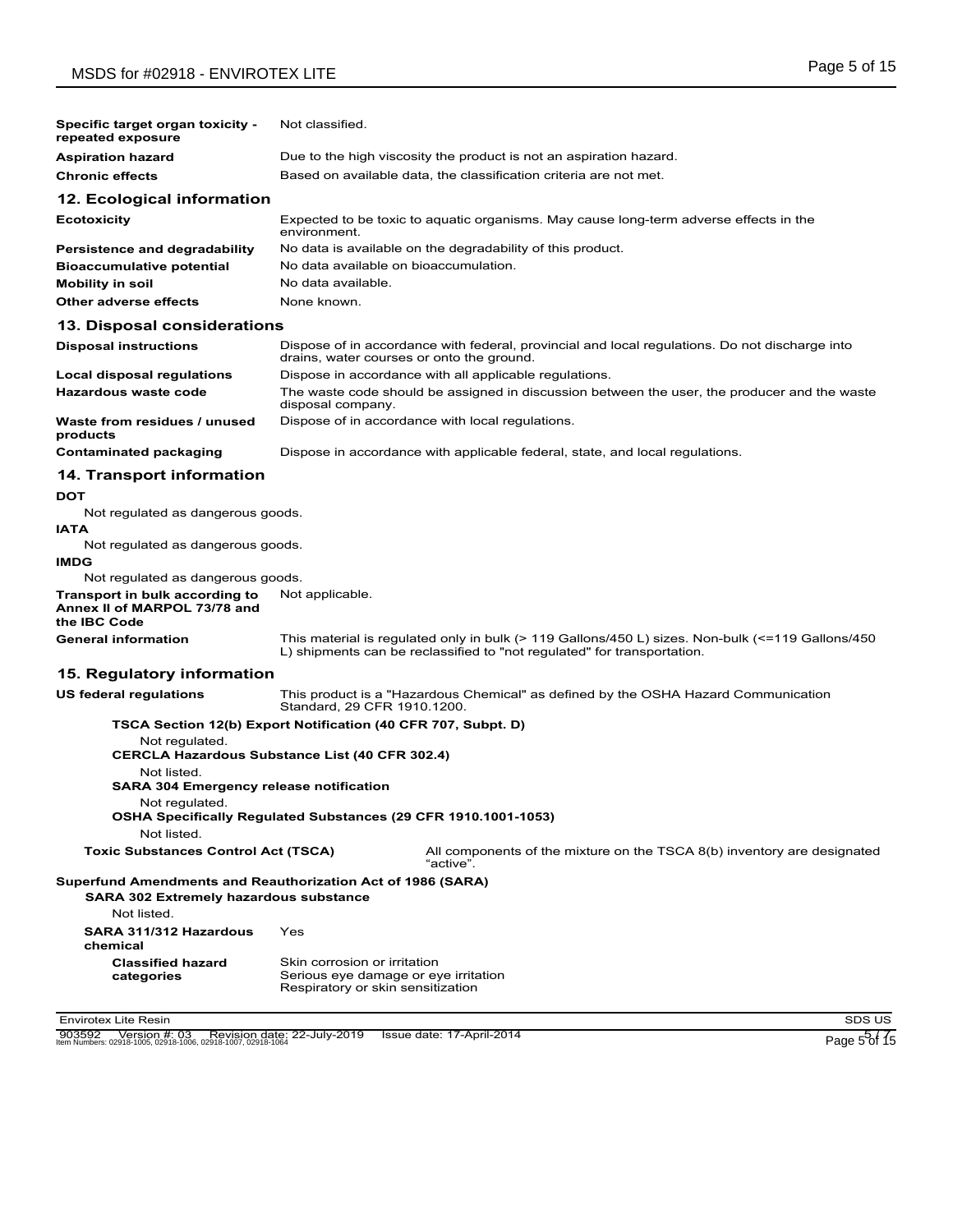## **SARA 313 (TRI reporting)**

Not regulated.

#### **Other federal regulations**

**Clean Air Act (CAA) Section 112 Hazardous Air Pollutants (HAPs) List**

Not regulated.

**Clean Air Act (CAA) Section 112(r) Accidental Release Prevention (40 CFR 68.130)**

Not regulated.

**Safe Drinking Water Act** Not regulated.

**(SDWA)**

**US state regulations**

**US. Massachusetts RTK - Substance List**

Not regulated.

- **US. New Jersey Worker and Community Right-to-Know Act** Not listed.
- **US. Pennsylvania Worker and Community Right-to-Know Law**
- Not listed.

**US. Rhode Island RTK**

Not regulated.

#### **California Proposition 65**

This product can expose you to Oxirane, 2-( -(phenoxymethyl)-, which is known to the State of WARNING: This product can expose you to Oxirane, 2-(-(phenoxymethyl)-, which is known to the State of<br>California to cause cancer, and Phenol, 4,4'-(1-methylethylidene)bis, which is known to the State of California to cause birth defects or other reproductive harm. For more information go to www.P65Warnings.ca.gov.

**California Proposition 65 - CRT: Listed date/Carcinogenic substance** Oxirane, 2-( -(phenoxymethyl)- (CAS 122-60-1) Listed: October 1, 1990 **California Proposition 65 - CRT: Listed date/Female reproductive toxin**

Phenol, 4,4'-(1-methylethylidene)bis (CAS 80-05-7) Listed: May 11, 2015

#### **International Inventories**

| Country(s) or region        | <b>Inventory name</b>                                                     | On inventory (yes/no)* |
|-----------------------------|---------------------------------------------------------------------------|------------------------|
| Australia                   | Australian Inventory of Chemical Substances (AICS)                        | Yes                    |
| Canada                      | Domestic Substances List (DSL)                                            | Yes                    |
| Canada                      | Non-Domestic Substances List (NDSL)                                       | No                     |
| China                       | Inventory of Existing Chemical Substances in China (IECSC)                | Yes                    |
| Europe                      | European Inventory of Existing Commercial Chemical<br>Substances (EINECS) | Yes                    |
| Europe                      | European List of Notified Chemical Substances (ELINCS)                    | No                     |
| Japan                       | Inventory of Existing and New Chemical Substances (ENCS)                  | Yes                    |
| Korea                       | Existing Chemicals List (ECL)                                             | Yes                    |
| New Zealand                 | New Zealand Inventory                                                     | Yes                    |
| Philippines                 | Philippine Inventory of Chemicals and Chemical Substances<br>(PICCS)      | Yes                    |
| Taiwan                      | Taiwan Chemical Substance Inventory (TCSI)                                | Yes                    |
| United States & Puerto Rico | Toxic Substances Control Act (TSCA) Inventory                             | Yes                    |

\*A "Yes" indicates this product complies with the inventory requirements administered by the governing country(s).

A "No" indicates that one or more components of the product are not listed or exempt from listing on the inventory administered by the governing country(s).

#### **16. Other information, including date of preparation or last revision**

| Issue date                      | 17-April-2014                                        |  |
|---------------------------------|------------------------------------------------------|--|
| <b>Revision date</b>            | 22-July-2019                                         |  |
| Version #                       | O <sub>3</sub>                                       |  |
| <b>HMIS<sup>®</sup> ratings</b> | Health: $2$<br>Flammability: 0<br>Physical hazard: 0 |  |

Envirotex Lite Resin SDS US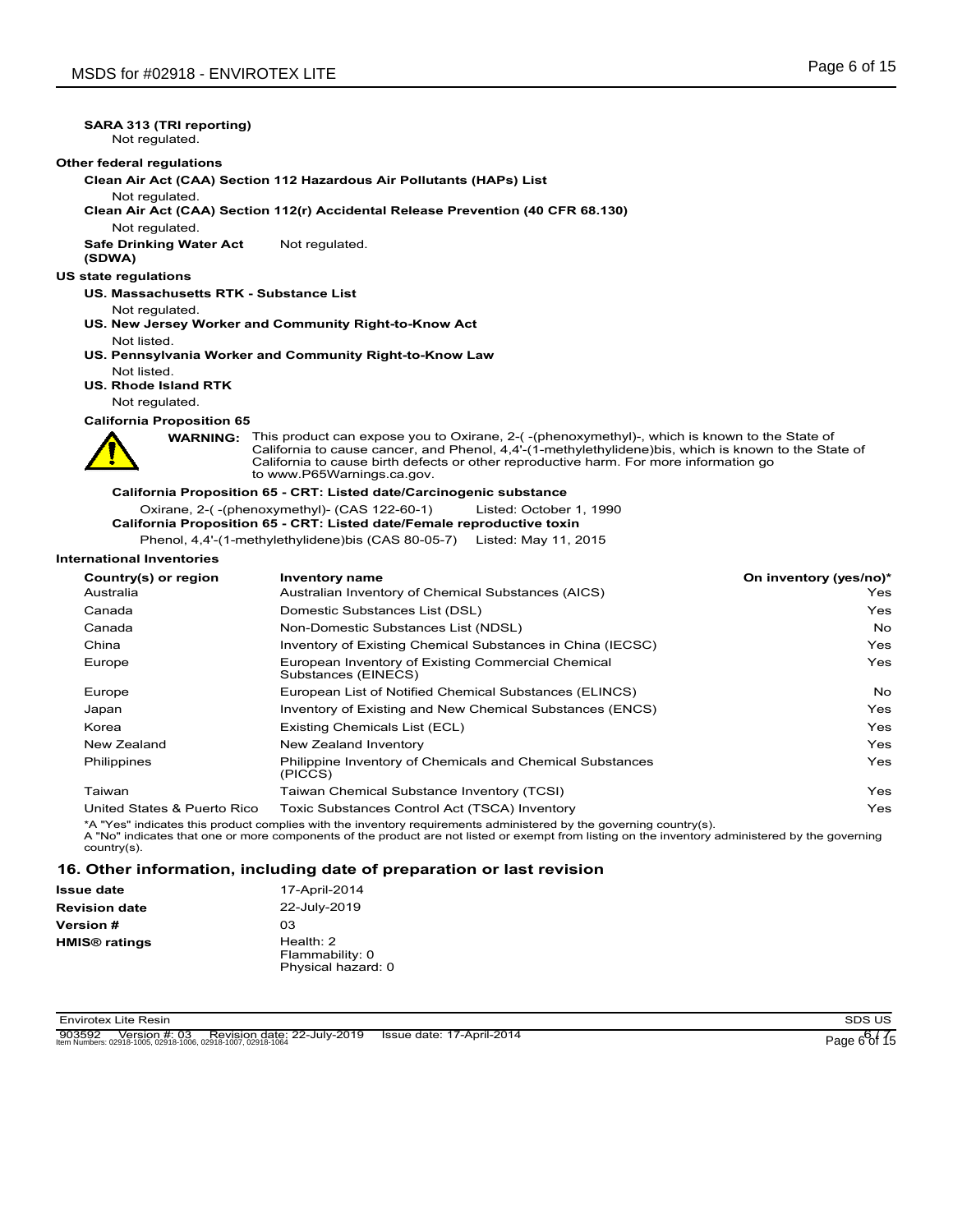| <b>References</b> | ACGIH<br>EPA: AQUIRE database<br>NLM: Hazardous Substances Data Base<br>US. IARC Monographs on Occupational Exposures to Chemical Agents<br>HSDB® - Hazardous Substances Data Bank<br>IARC Monographs. Overall Evaluation of Carcinogenicity<br>National Toxicology Program (NTP) Report on Carcinogens<br>ACGIH Documentation of the Threshold Limit Values and Biological Exposure Indices                                                                                                                             |
|-------------------|--------------------------------------------------------------------------------------------------------------------------------------------------------------------------------------------------------------------------------------------------------------------------------------------------------------------------------------------------------------------------------------------------------------------------------------------------------------------------------------------------------------------------|
| <b>Disclaimer</b> | Environmental Technology, Inc. cannot anticipate all conditions under which this information and<br>its product, or the products of other manufacturers in combination with its product, may be used. It<br>is the user's responsibility to ensure safe conditions for handling, storage and disposal of the<br>product, and to assume liability for loss, injury, damage or expense due to improper use. The<br>information in the sheet was written based on the best knowledge and experience currently<br>available. |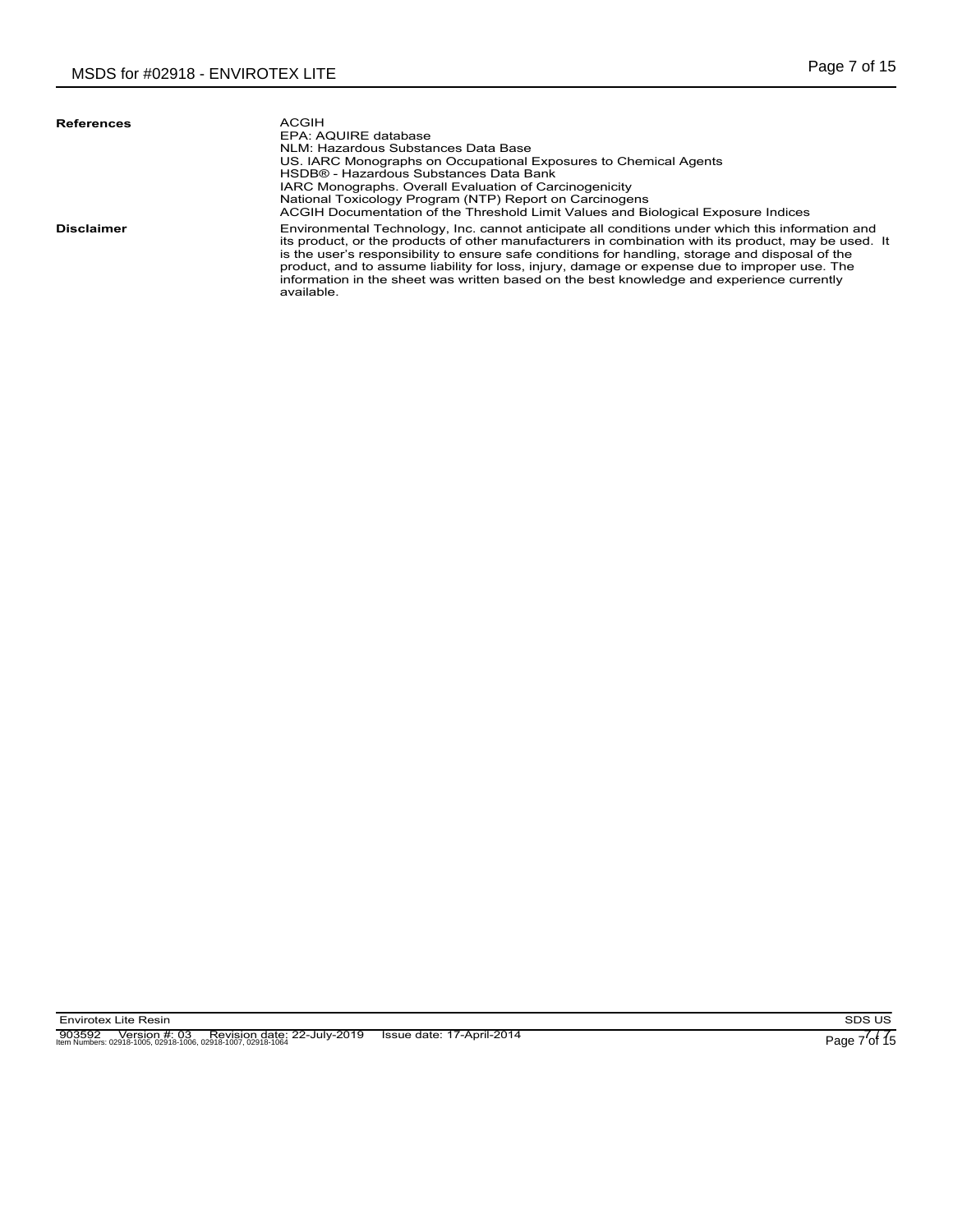# **SAFETY DATA SHEET**

### **1. Identification**

| <b>Product identifier</b>                              | <b>Envirotex Lite Hardener</b>    |
|--------------------------------------------------------|-----------------------------------|
| Other means of identification                          |                                   |
| <b>SDS number</b>                                      | 7511900                           |
| <b>Product code</b>                                    | 02008, 02016, 02032, 02064, 02128 |
| Recommended use                                        | High Gloss Coating                |
| <b>Recommended restrictions</b>                        | None known                        |
| Manufacturer/Importer/Supplier/Distributor information |                                   |
| <b>Manufacturer</b>                                    |                                   |
| Company name                                           | Environmental Technology, Inc.    |
| <b>Address</b>                                         | 300 S. Bay Depot Road             |
|                                                        | <b>Fields Landing</b>             |
|                                                        | CA 95537, USA.                    |
| Telephone number                                       | 001 707-443-9323                  |
| E-maill                                                | mail@eti-usa.com                  |
| <b>Contact person</b>                                  | <b>Technical Director</b>         |
| <b>Emergency phone number</b>                          | 800-424-9300 (CHEMTREC)           |

## **2. Hazard(s) identification**

| <b>Physical hazards</b>     | Not classified.                                        |            |
|-----------------------------|--------------------------------------------------------|------------|
| <b>Health hazards</b>       | Acute toxicity, oral                                   | Category 4 |
|                             | Skin corrosion/irritation                              | Category 1 |
|                             | Serious eye damage/eye irritation                      | Category 1 |
|                             | Sensitization, skin                                    | Category 1 |
|                             | Reproductive toxicity (fertility, the unborn<br>child) | Category 2 |
| <b>OSHA defined hazards</b> | Not classified.                                        |            |

**Label elements**



| .                                            |                                                                                                                                                                                                                                                                                                                                                                                                                                                                  |
|----------------------------------------------|------------------------------------------------------------------------------------------------------------------------------------------------------------------------------------------------------------------------------------------------------------------------------------------------------------------------------------------------------------------------------------------------------------------------------------------------------------------|
| <b>Hazard statement</b>                      | Harmful if swallowed. Causes severe skin burns and eye damage. May cause an allergic skin<br>reaction. Suspected of damaging fertility. Suspected of damaging the unborn child.                                                                                                                                                                                                                                                                                  |
| <b>Precautionary statement</b>               |                                                                                                                                                                                                                                                                                                                                                                                                                                                                  |
| <b>Prevention</b>                            | Obtain special instructions before use. Do not handle until all safety precautions have been read<br>and understood. Do not breathe mist or vapor. Do not eat, drink or smoke when using this<br>product. Wear protective gloves/protective clothing/eye protection/face protection. Wash<br>thoroughly after handling. Contaminated work clothing must not be allowed out of the workplace.                                                                     |
| <b>Response</b>                              | If swallowed: Rinse mouth. Do not induce vomiting. If on skin (or hair): Take off immediately all<br>contaminated clothing. Rinse skin with water/shower. If inhaled: Remove person to fresh air and<br>keep comfortable for breathing. If in eyes: Rinse cautiously with water for several minutes.<br>Remove contact lenses, if present and easy to do. Continue rinsing. Immediately call a poison<br>center/doctor. Wash contaminated clothing before reuse. |
| <b>Storage</b>                               | Store locked up.                                                                                                                                                                                                                                                                                                                                                                                                                                                 |
| <b>Disposal</b>                              | Dispose of contents/container in accordance with local/regional/national/international regulations.                                                                                                                                                                                                                                                                                                                                                              |
| Hazard(s) not otherwise<br>classified (HNOC) | None known.                                                                                                                                                                                                                                                                                                                                                                                                                                                      |
| Envirotex Lite Hardener                      | SDS US                                                                                                                                                                                                                                                                                                                                                                                                                                                           |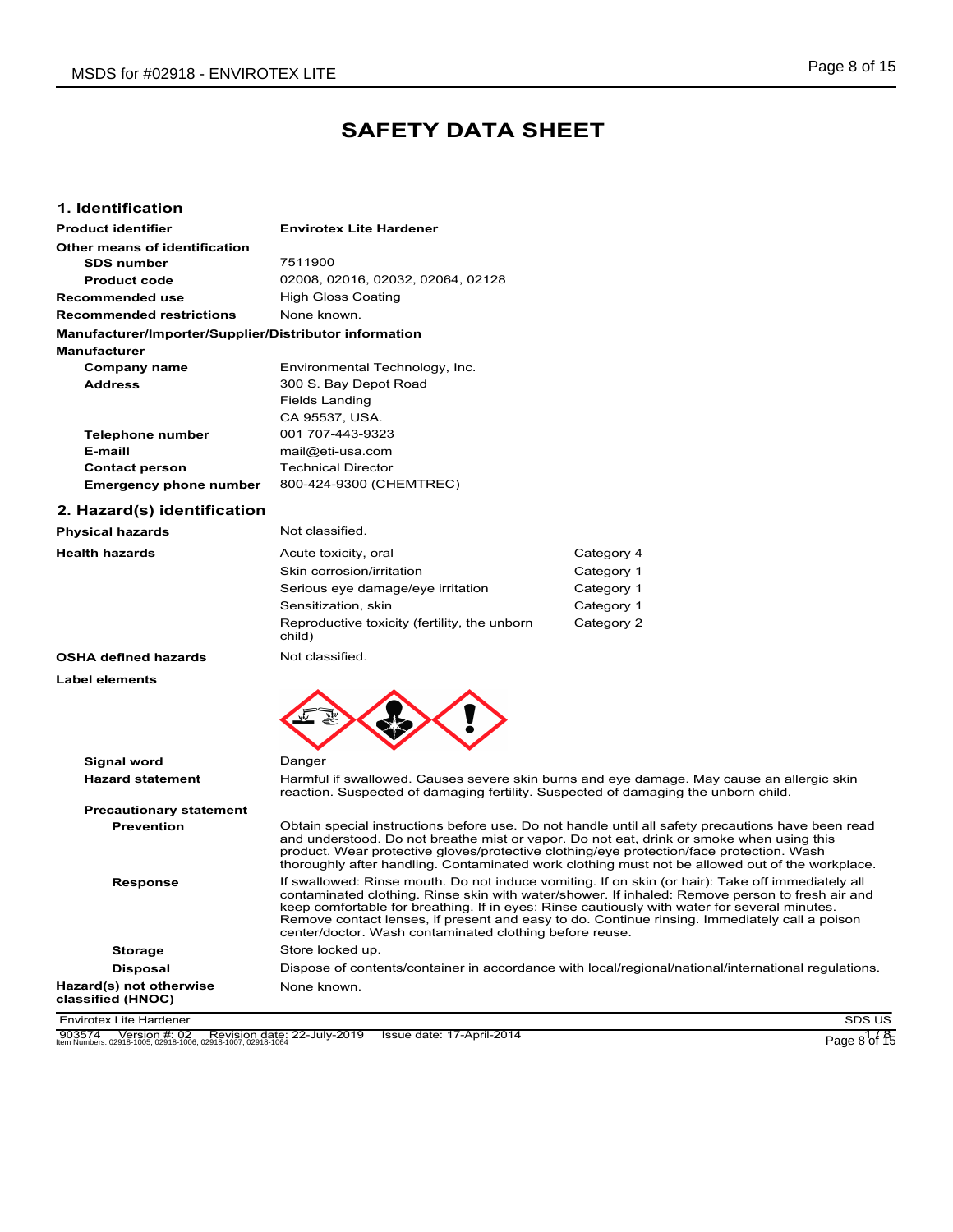#### **Supplemental information** None known.

## **3. Composition/information on ingredients**

| <b>Mixtures</b>                                                              |                                                                                                                                                                                                                                                                                                           |                   |          |
|------------------------------------------------------------------------------|-----------------------------------------------------------------------------------------------------------------------------------------------------------------------------------------------------------------------------------------------------------------------------------------------------------|-------------------|----------|
| <b>Chemical name</b>                                                         |                                                                                                                                                                                                                                                                                                           | <b>CAS number</b> | %        |
| Polyoxypropylenediamine                                                      |                                                                                                                                                                                                                                                                                                           | Proprietary       | 20-60    |
| Nonylphenol                                                                  |                                                                                                                                                                                                                                                                                                           | Proprietary       | 10-60    |
| N-Aminoethylpiperazine                                                       |                                                                                                                                                                                                                                                                                                           | Proprietary       | $1 - 25$ |
| Polyoxypropylenediamine                                                      |                                                                                                                                                                                                                                                                                                           | Proprietary       | $1 - 25$ |
| <b>Composition comments</b>                                                  | All concentrations are in percent by weight unless ingredient is a gas. Gas concentrations are in<br>percent by volume.                                                                                                                                                                                   |                   |          |
|                                                                              | The manufacturer has claimed the exact percentage as trade secret under the OSHA Hazard<br>Communication Standard.                                                                                                                                                                                        |                   |          |
| 4. First-aid measures                                                        |                                                                                                                                                                                                                                                                                                           |                   |          |
| <b>Inhalation</b>                                                            | If inhaled, remove to fresh air. For breathing difficulties, oxygen may be necessary. Get medical<br>attention immediately.                                                                                                                                                                               |                   |          |
| <b>Skin contact</b>                                                          | Remove contaminated clothing. Rinse skin thoroughly with lukewarm water for at least 15 minutes.<br>Call a physician or poison control center immediately. Wash contaminated clothing before reuse.                                                                                                       |                   |          |
| Eye contact                                                                  | Immediately flush eyes with plenty of water for at least 15 minutes, lifting upper and lower eyelids<br>occasionally. Remove contact lenses, if present and easy to do. Continue rinsing. Call a physician<br>or poison control center immediately.                                                       |                   |          |
| Ingestion                                                                    | Rinse mouth. Do not induce vomiting. If vomiting occurs, keep head low so that stomach content<br>doesn't get into the lungs. Call a physician or Poison Control Center immediately. Never give<br>anything by mouth to a victim who is unconscious or is having convulsions.                             |                   |          |
| <b>Most important</b><br>symptoms/effects, acute and<br>delayed              | Ingestion may produce burns to the lips, oral cavity, upper airway, esophagus and possibly the<br>digestive tract. May cause an allergic skin reaction. Dermatitis. Rash. Contact can cause corrosive<br>burns, corneal damage, and blindness. Itching, redness, swelling, burning or blistering of skin. |                   |          |
| Indication of immediate<br>medical attention and special<br>treatment needed | Exposure may aggravate pre-existing skin disorders. Treat symptomatically. Keep victim under<br>observation. Symptoms may be delayed.                                                                                                                                                                     |                   |          |
| <b>General information</b>                                                   | Ensure that medical personnel are aware of the material(s) involved, and take precautions to<br>protect themselves. Show this safety data sheet to the doctor in attendance.                                                                                                                              |                   |          |
| 5. Fire-fighting measures                                                    |                                                                                                                                                                                                                                                                                                           |                   |          |
| Suitable extinguishing media                                                 | Water fog. Foam. Dry chemical powder. Carbon dioxide (CO2).                                                                                                                                                                                                                                               |                   |          |
| Unsuitable extinguishing<br>media                                            | Water. Do not use water jet as an extinguisher, as this will spread the fire.                                                                                                                                                                                                                             |                   |          |
| Specific hazards arising from<br>the chemical                                | During fire, gases hazardous to health may be formed such as: Carbon oxides. Nitrogen Oxides<br>$(NOx)$ .                                                                                                                                                                                                 |                   |          |
| Special protective equipment<br>and precautions for firefighters             | Self-contained breathing apparatus and full protective clothing must be worn in case of fire.                                                                                                                                                                                                             |                   |          |
| <b>Fire fighting</b><br>equipment/instructions                               | In case of fire do not breath fumes. Move container from fire area if it can be done without risk.                                                                                                                                                                                                        |                   |          |
| <b>Specific methods</b>                                                      | Use standard firefighting procedures and consider the hazards of other involved materials.                                                                                                                                                                                                                |                   |          |
| <b>General fire hazards</b>                                                  | No unusual fire or explosion hazards noted.                                                                                                                                                                                                                                                               |                   |          |
| 6. Accidental release measures                                               |                                                                                                                                                                                                                                                                                                           |                   |          |

**Personal precautions, protective equipment and emergency procedures**

Keep unnecessary personnel away. Keep people away from and upwind of spill/leak. Keep out of low areas. Wear appropriate protective equipment and clothing during clean-up. Do not breathe mist or vapor. Do not get in eyes, on skin or on clothing. Do not touch damaged containers or spilled material unless wearing appropriate protective clothing. Ensure adequate ventilation. Local authorities should be advised if significant spillages cannot be contained. For personal protection, see section 8 of the SDS.

Envirotex Lite Hardener SDS US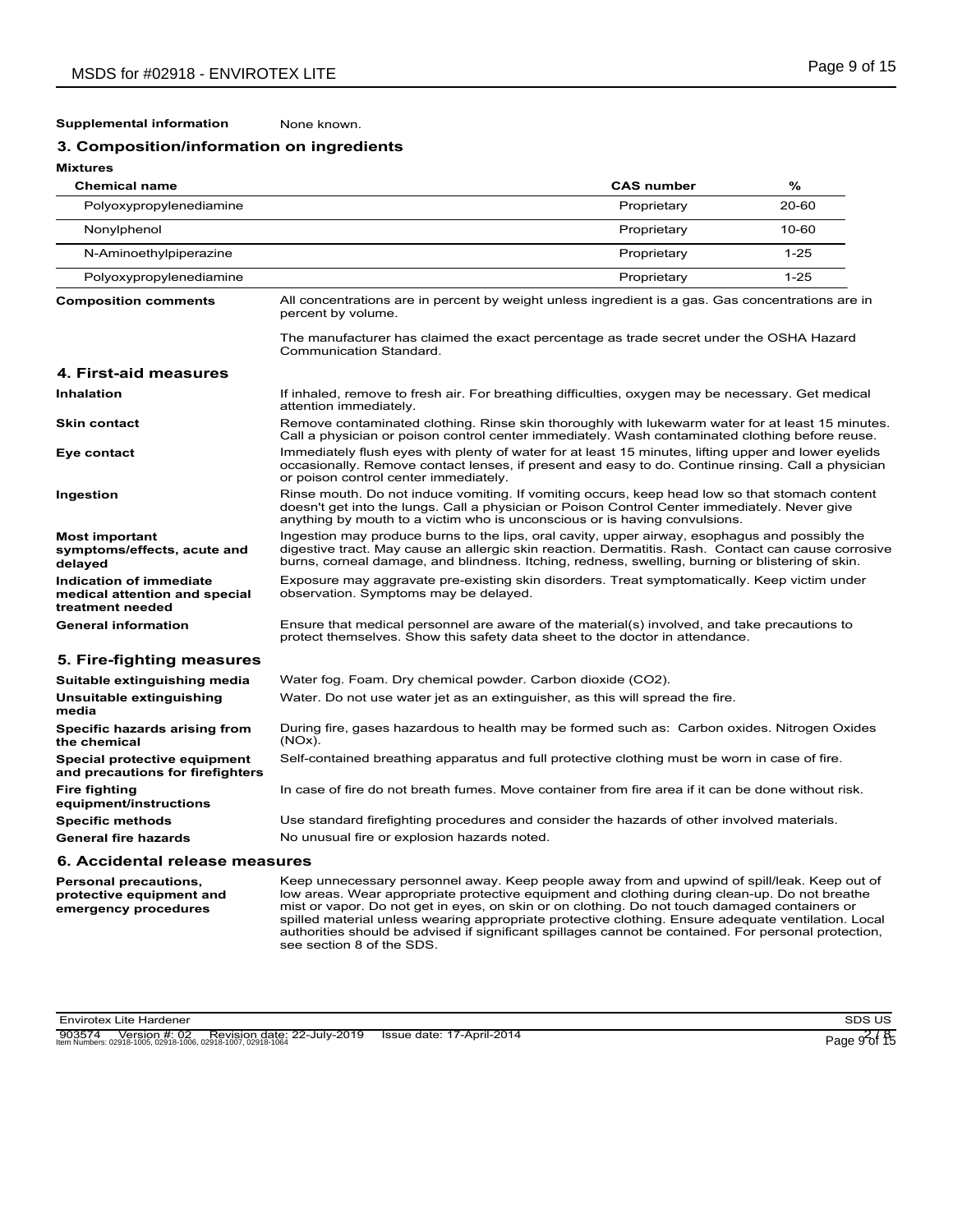| <b>Methods and materials for</b><br>containment and cleaning up | Keep unnecessary personnel away. This product is miscible in water. Stop the flow of material, if<br>this is without risk. Dike the spilled material, where this is possible. Cover with plastic sheet to<br>prevent spreading. Absorb in vermiculite, dry sand or earth and place into containers. Prevent<br>entry into waterways, sewer, basements or confined areas. Following product recovery, flush area<br>with water.                                                                                                                                                                                       |
|-----------------------------------------------------------------|----------------------------------------------------------------------------------------------------------------------------------------------------------------------------------------------------------------------------------------------------------------------------------------------------------------------------------------------------------------------------------------------------------------------------------------------------------------------------------------------------------------------------------------------------------------------------------------------------------------------|
|                                                                 | Never return spills to original containers for re-use. For waste disposal, see section 13 of the SDS.                                                                                                                                                                                                                                                                                                                                                                                                                                                                                                                |
| <b>Environmental precautions</b>                                | Avoid discharge into drains, water courses or onto the ground. Contact local authorities in case of<br>spillage to drain/aquatic environment.                                                                                                                                                                                                                                                                                                                                                                                                                                                                        |
| 7. Handling and storage                                         |                                                                                                                                                                                                                                                                                                                                                                                                                                                                                                                                                                                                                      |
| <b>Precautions for safe handling</b>                            | Keep out of reach of children. Do not handle until all safety precautions have been read and<br>understood. Do not breathe mist or vapor. Do not get this material in your eyes, on your skin, or on<br>your clothing. Do not taste or swallow. Avoid contact during pregnancy/while nursing. Avoid<br>prolonged exposure. When using, do not eat, drink or smoke. Provide adequate ventilation. Use<br>personal protective equipment as required. Wash hands thoroughly after handling. Avoid release<br>to the environment. Wash contaminated clothing before reuse. Observe good industrial hygiene<br>practices. |
| Conditions for safe storage,<br>including any incompatibilities | Keep out of the reach of children. Store locked up. Store in tightly closed original container in a<br>dry, cool and well-ventilated place. Store away from incompatible materials, see Section 10 of the<br>SDS.                                                                                                                                                                                                                                                                                                                                                                                                    |
| 8. Exposure controls/personal protection                        |                                                                                                                                                                                                                                                                                                                                                                                                                                                                                                                                                                                                                      |
| <b>Occupational exposure limits</b>                             | No exposure limits noted for ingredient(s).                                                                                                                                                                                                                                                                                                                                                                                                                                                                                                                                                                          |
| <b>Biological limit values</b>                                  | No biological exposure limits noted for the ingredient(s).                                                                                                                                                                                                                                                                                                                                                                                                                                                                                                                                                           |
| <b>Exposure guidelines</b>                                      | No exposure standards allocated. Use personal protective equipment as required. Keep working<br>clothes separately.                                                                                                                                                                                                                                                                                                                                                                                                                                                                                                  |
| Appropriate engineering<br>controls                             | Good general ventilation should be used. Ventilation rates should be matched to conditions. If<br>applicable, use process enclosures, local exhaust ventilation, or other engineering controls to<br>maintain airborne levels below recommended exposure limits. If exposure limits have not been<br>established, maintain airborne levels to an acceptable level. Eye wash facilities and emergency<br>shower must be available when handling this product.                                                                                                                                                         |
|                                                                 | Individual protection measures, such as personal protective equipment                                                                                                                                                                                                                                                                                                                                                                                                                                                                                                                                                |
| <b>Eye/face protection</b>                                      | Wear safety glasses with side shields (or goggles) and a face shield.                                                                                                                                                                                                                                                                                                                                                                                                                                                                                                                                                |
| <b>Skin protection</b>                                          |                                                                                                                                                                                                                                                                                                                                                                                                                                                                                                                                                                                                                      |
| <b>Hand protection</b>                                          | Chemical resistant gloves. The most suitable glove must be chosen in consultation with the gloves<br>supplier, who can inform about the breakthrough time of the glove material.                                                                                                                                                                                                                                                                                                                                                                                                                                     |
| <b>Skin protection</b>                                          |                                                                                                                                                                                                                                                                                                                                                                                                                                                                                                                                                                                                                      |
| Other                                                           | Wear appropriate chemical resistant clothing to prevent any possibility of skin contact.                                                                                                                                                                                                                                                                                                                                                                                                                                                                                                                             |
| <b>Respiratory protection</b><br><b>Thermal hazards</b>         | If ventilation is insufficient, suitable respiratory protection must be provided.<br>Wear appropriate thermal protective clothing, when necessary.                                                                                                                                                                                                                                                                                                                                                                                                                                                                   |
| <b>General hygiene</b><br>considerations                        | When using, do not eat, drink or smoke. Always observe good personal hygiene measures, such<br>as washing after handling the material and before eating, drinking, and/or smoking. Routinely wash<br>work clothing and protective equipment to remove contaminants. Contaminated work clothing<br>should not be allowed out of the workplace. Wash at the end of each work shift and before eating,<br>smoking and using the toilet.                                                                                                                                                                                 |
| 9. Physical and chemical properties                             |                                                                                                                                                                                                                                                                                                                                                                                                                                                                                                                                                                                                                      |
| Appearance                                                      | Viscous liquid.                                                                                                                                                                                                                                                                                                                                                                                                                                                                                                                                                                                                      |
| <b>Physical state</b>                                           | Liquid.                                                                                                                                                                                                                                                                                                                                                                                                                                                                                                                                                                                                              |
| Form                                                            | Pourable liquid.                                                                                                                                                                                                                                                                                                                                                                                                                                                                                                                                                                                                     |
| Color                                                           | Clear.                                                                                                                                                                                                                                                                                                                                                                                                                                                                                                                                                                                                               |
| Odor                                                            | Minimal. Not distinct. Ammonia-like.                                                                                                                                                                                                                                                                                                                                                                                                                                                                                                                                                                                 |
|                                                                 |                                                                                                                                                                                                                                                                                                                                                                                                                                                                                                                                                                                                                      |
| <b>Odor threshold</b>                                           | Not available.                                                                                                                                                                                                                                                                                                                                                                                                                                                                                                                                                                                                       |
| рH                                                              | $>= 11.7$                                                                                                                                                                                                                                                                                                                                                                                                                                                                                                                                                                                                            |
| Melting point/freezing point                                    | Not available.                                                                                                                                                                                                                                                                                                                                                                                                                                                                                                                                                                                                       |
| Initial boiling point and boiling<br>range                      | Not available.                                                                                                                                                                                                                                                                                                                                                                                                                                                                                                                                                                                                       |

Envirotex Lite Hardener SDS US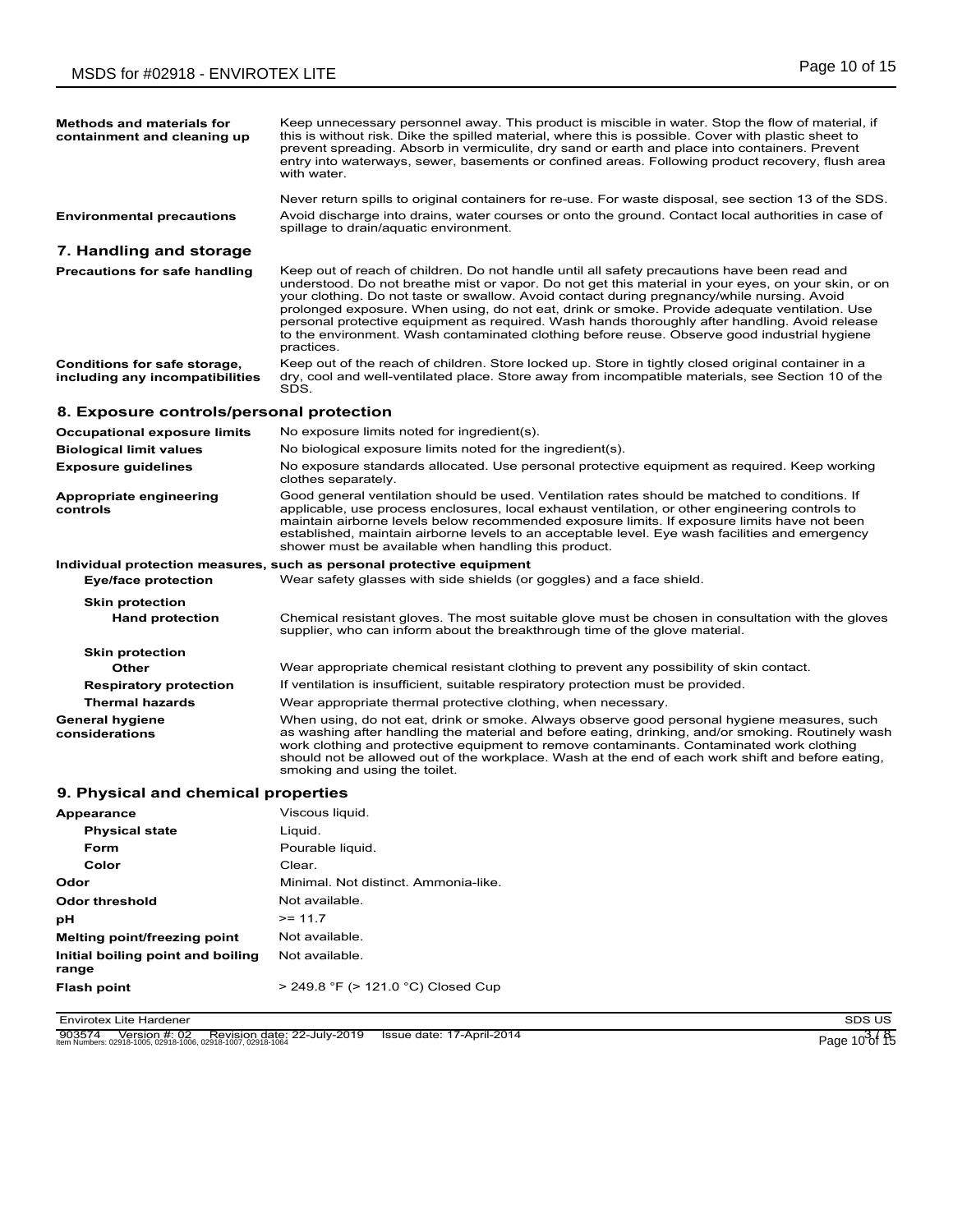| <b>Evaporation rate</b>                           | Not available.                                                                                                                                                                                                        |
|---------------------------------------------------|-----------------------------------------------------------------------------------------------------------------------------------------------------------------------------------------------------------------------|
| Flammability (solid, gas)                         | Not available.                                                                                                                                                                                                        |
| Upper/lower flammability or explosive limits      |                                                                                                                                                                                                                       |
| <b>Flammability limit - lower</b><br>(%)          | Not available.                                                                                                                                                                                                        |
| <b>Flammability limit - upper</b><br>$(\% )$      | Not available.                                                                                                                                                                                                        |
| Explosive limit - lower (%)                       | Not available.                                                                                                                                                                                                        |
| Explosive limit - upper (%)                       | Not available.                                                                                                                                                                                                        |
| Vapor pressure                                    | Not available.                                                                                                                                                                                                        |
| <b>Vapor density</b>                              | $> 1$ (Air=1)                                                                                                                                                                                                         |
| <b>Relative density</b>                           | Not available.                                                                                                                                                                                                        |
| Solubility(ies)                                   |                                                                                                                                                                                                                       |
| Solubility (water)                                | Slightly solube (0.1-1%)                                                                                                                                                                                              |
| <b>Partition coefficient</b><br>(n-octanol/water) | Not available.                                                                                                                                                                                                        |
| <b>Auto-ignition temperature</b>                  | Not available.                                                                                                                                                                                                        |
| <b>Decomposition temperature</b>                  | Not available.                                                                                                                                                                                                        |
| <b>Viscosity</b>                                  | Not available.                                                                                                                                                                                                        |
| 10. Stability and reactivity                      |                                                                                                                                                                                                                       |
| Reactivity                                        | The product is stable and non-reactive under normal conditions of use, storage and transport.<br>Read and follow manufacturer's recommendations.                                                                      |
| <b>Chemical stability</b>                         | Stable under normal temperature conditions and recommended use.                                                                                                                                                       |
| <b>Possibility of hazardous</b><br>reactions      | Hazardous polymerization does not occur.                                                                                                                                                                              |
| <b>Conditions to avoid</b>                        | Avoid temperatures exceeding the flash point. Reacts violently with strong acids. This product may<br>react with oxidizing agents. Do not mix with other chemicals. Avoid incompatible materials and<br>intense heat. |
| Incompatible materials                            | Acids. Strong oxidizing agents. Oxidizing agents. Alkaline metals.                                                                                                                                                    |
| <b>Hazardous decomposition</b><br>products        | None expected under normal conditions of use.                                                                                                                                                                         |
| 11. Toxicological information                     |                                                                                                                                                                                                                       |
| Information on likely routes of exposure          |                                                                                                                                                                                                                       |
| <b>Inhalation</b>                                 | Under normal conditions of intended use, this material is not expected to be an inhalation hazard.<br>When heated, the vapors/fumes given off may cause respiratory tract irritation.                                 |
|                                                   |                                                                                                                                                                                                                       |

| <b>Skin contact</b>     | Causes severe skin burns. May cause an allergic skin reaction. May be harmful if absorbed<br>through skin.                                                                                                                                                                                                                                                                                                    |
|-------------------------|---------------------------------------------------------------------------------------------------------------------------------------------------------------------------------------------------------------------------------------------------------------------------------------------------------------------------------------------------------------------------------------------------------------|
| Eye contact             | Causes serious eye damage.                                                                                                                                                                                                                                                                                                                                                                                    |
| Ingestion               | Under normal conditions of intended use, this material does not pose a risk to health. Harmful if<br>swallowed. Causes digestive tract burns.                                                                                                                                                                                                                                                                 |
| Symptoms related to the | Ingestion may produce burns to the lips, oral cavity, upper airway, esophagus and possibly the<br>$\mathbf{r}$ , $\mathbf{r}$ , $\mathbf{r}$ , $\mathbf{r}$ , $\mathbf{r}$ , $\mathbf{r}$ , $\mathbf{r}$ , $\mathbf{r}$ , $\mathbf{r}$ , $\mathbf{r}$ , $\mathbf{r}$ , $\mathbf{r}$ , $\mathbf{r}$ , $\mathbf{r}$ , $\mathbf{r}$ , $\mathbf{r}$ , $\mathbf{r}$ , $\mathbf{r}$ , $\mathbf{r}$ , $\mathbf{r}$ , |

**physical, chemical and toxicological characteristics** digestive tract. May cause an allergic skin reaction. Dermatitis. Rash. Contact can cause corrosive burns, corneal damage, and blindness. Itching, redness, swelling, burning or blistering of skin.

### **Information on toxicological effects**

| <b>Acute toxicity</b>                    | Harmful if swallowed. May be harmful if absorbed through skin. May cause digestive tract burns. |                     |  |
|------------------------------------------|-------------------------------------------------------------------------------------------------|---------------------|--|
| <b>Components</b>                        | <b>Species</b>                                                                                  | <b>Test Results</b> |  |
| N-Aminoethylpiperazine (CAS Proprietary) |                                                                                                 |                     |  |
| <b>Acute</b>                             |                                                                                                 |                     |  |
| <b>Dermal</b>                            |                                                                                                 |                     |  |
| <b>LD50</b>                              | Rabbit                                                                                          | 880 mg/kg           |  |
| Oral                                     |                                                                                                 |                     |  |
| <b>LD50</b>                              | Rat                                                                                             | $> 1000$ mg/kg      |  |
| Envirotex Lite Hardener                  |                                                                                                 | SDS US              |  |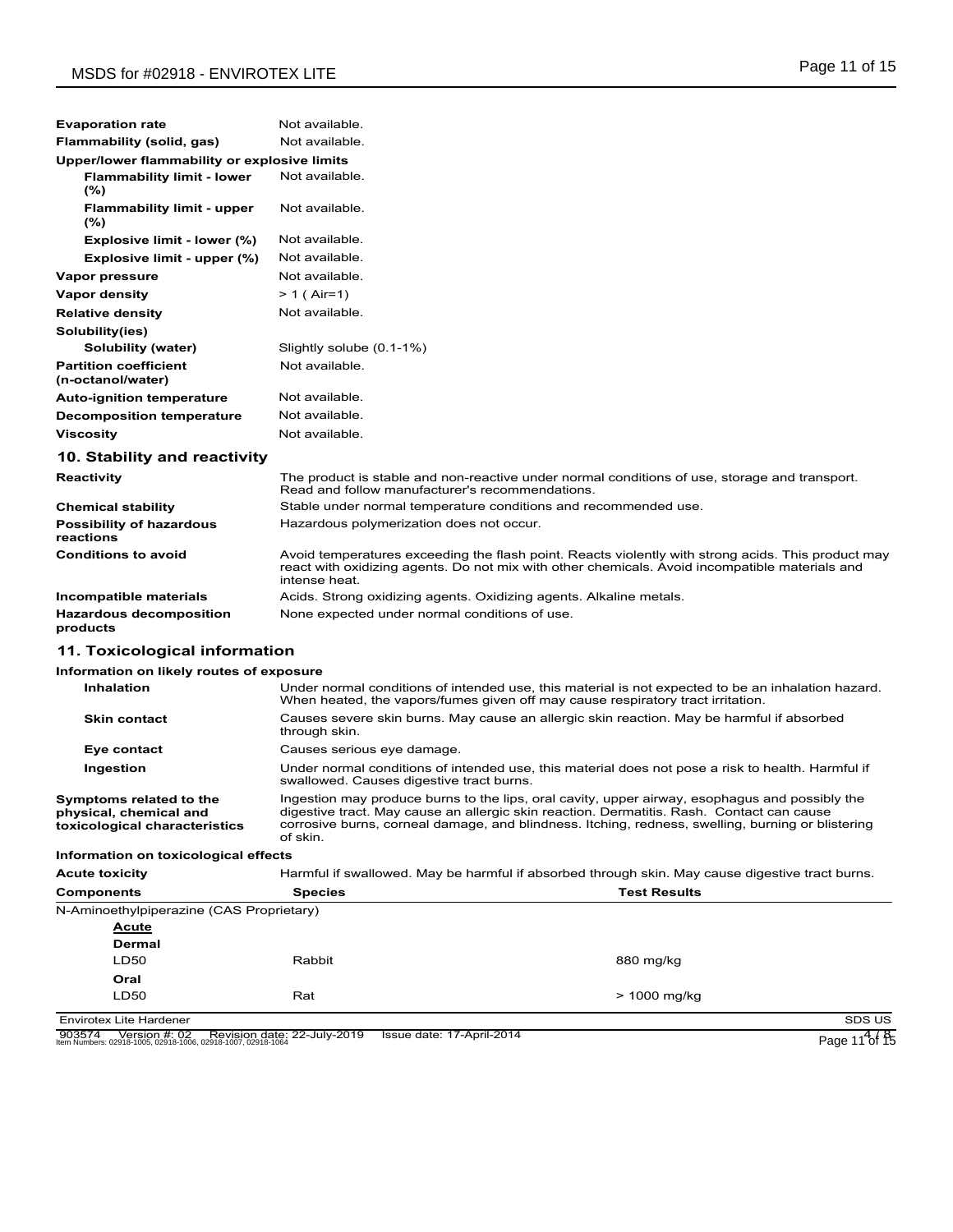# MSDS for #02918 - ENVIROTEX LITE **All and the set of the set of the set of the set of the set of the set of 15**

| <b>Components</b>                                            | <b>Species</b>                                                                                                      | <b>Test Results</b>                                                                                |  |
|--------------------------------------------------------------|---------------------------------------------------------------------------------------------------------------------|----------------------------------------------------------------------------------------------------|--|
| Nonylphenol (CAS Proprietary)                                |                                                                                                                     |                                                                                                    |  |
| Acute                                                        |                                                                                                                     |                                                                                                    |  |
| <b>Dermal</b>                                                |                                                                                                                     |                                                                                                    |  |
| <b>LD50</b>                                                  | Rabbit                                                                                                              | 2031 mg/kg                                                                                         |  |
| Oral                                                         |                                                                                                                     |                                                                                                    |  |
| <b>LD50</b>                                                  | Rat                                                                                                                 | 1200 mg/kg                                                                                         |  |
| Polyoxypropylenediamine (CAS Proprietary)                    |                                                                                                                     |                                                                                                    |  |
| Acute                                                        |                                                                                                                     |                                                                                                    |  |
| Dermal                                                       |                                                                                                                     |                                                                                                    |  |
| <b>LD50</b>                                                  | Rabbit                                                                                                              | 610 mg/kg                                                                                          |  |
| Oral                                                         |                                                                                                                     |                                                                                                    |  |
| <b>LD50</b>                                                  | Rat                                                                                                                 | $220$ mg/kg                                                                                        |  |
| <b>Skin corrosion/irritation</b>                             | Causes severe skin burns.                                                                                           |                                                                                                    |  |
| Serious eye damage/eye<br>irritation                         | Causes serious eye damage.                                                                                          |                                                                                                    |  |
| <b>Respiratory or skin sensitization</b>                     |                                                                                                                     |                                                                                                    |  |
| <b>Respiratory sensitization</b>                             | Due to partial or complete lack of data the classification is not possible.                                         |                                                                                                    |  |
| <b>Skin sensitization</b>                                    | May cause an allergic skin reaction.                                                                                |                                                                                                    |  |
| Germ cell mutagenicity                                       | No data available to indicate product or any components present at greater than 0.1% are<br>mutagenic or genotoxic. |                                                                                                    |  |
| Carcinogenicity                                              | This product is not considered to be a carcinogen by IARC, ACGIH, NTP, or OSHA.                                     |                                                                                                    |  |
|                                                              | <b>IARC Monographs. Overall Evaluation of Carcinogenicity</b>                                                       |                                                                                                    |  |
| Not listed.<br><b>NTP Report on Carcinogens</b>              |                                                                                                                     |                                                                                                    |  |
| Not listed.                                                  | OSHA Specifically Regulated Substances (29 CFR 1910.1001-1053)                                                      |                                                                                                    |  |
| Not listed.                                                  |                                                                                                                     |                                                                                                    |  |
| <b>Reproductive toxicity</b>                                 | fertility.                                                                                                          | Possible reproductive hazard. Possible risk of harm to the unborn child. Possible risk of impaired |  |
| Specific target organ toxicity -<br>single exposure          | Not classified.                                                                                                     |                                                                                                    |  |
| <b>Specific target organ toxicity -</b><br>repeated exposure | Not classified.                                                                                                     |                                                                                                    |  |
| <b>Aspiration hazard</b>                                     | Due to the high viscosity the product is not an aspiration hazard.                                                  |                                                                                                    |  |
| <b>Chronic effects</b>                                       | developmental effects.                                                                                              | Prolonged exposure may cause chronic effects. Possible adverse reproductive and                    |  |
| 12. Ecological information                                   |                                                                                                                     |                                                                                                    |  |
| <b>Ecotoxicity</b>                                           | environment.                                                                                                        | Expected to be very toxic to aquatic organisms. May cause long-term adverse effects in the         |  |
| Componente                                                   | Species                                                                                                             | <b>Toet Poeulte</b>                                                                                |  |

| <b>Components</b>                        |             | <b>Species</b>                                                  | <b>Test Results</b>  |        |
|------------------------------------------|-------------|-----------------------------------------------------------------|----------------------|--------|
| N-Aminoethylpiperazine (CAS Proprietary) |             |                                                                 |                      |        |
| <b>Aquatic</b>                           |             |                                                                 |                      |        |
| Fish                                     | <b>LC50</b> | Fathead minnow (Pimephales promelas) 1950 - 2460 mg/l, 96 hours |                      |        |
| Nonylphenol (CAS Proprietary)            |             |                                                                 |                      |        |
| <b>Aquatic</b>                           |             |                                                                 |                      |        |
| Acute                                    |             |                                                                 |                      |        |
| Algae                                    | <b>EC50</b> | Scenedesmus subspicatus                                         | 1.3 mg/l, 72 Hours   |        |
| Crustacea                                | <b>EC50</b> | Daphnia magna                                                   | 0.085 mg/l, 48 Hours |        |
| Fish                                     | <b>LC50</b> | Pimephales promelas                                             | 0.128 mg/l, 96 Hours |        |
| Chronic                                  |             |                                                                 |                      |        |
| Crustacea                                | <b>NOEC</b> | Daphnia magna                                                   | 24 µg/l, 21 days     |        |
| <b>Envirotex Lite Hardener</b>           |             |                                                                 |                      | SDS US |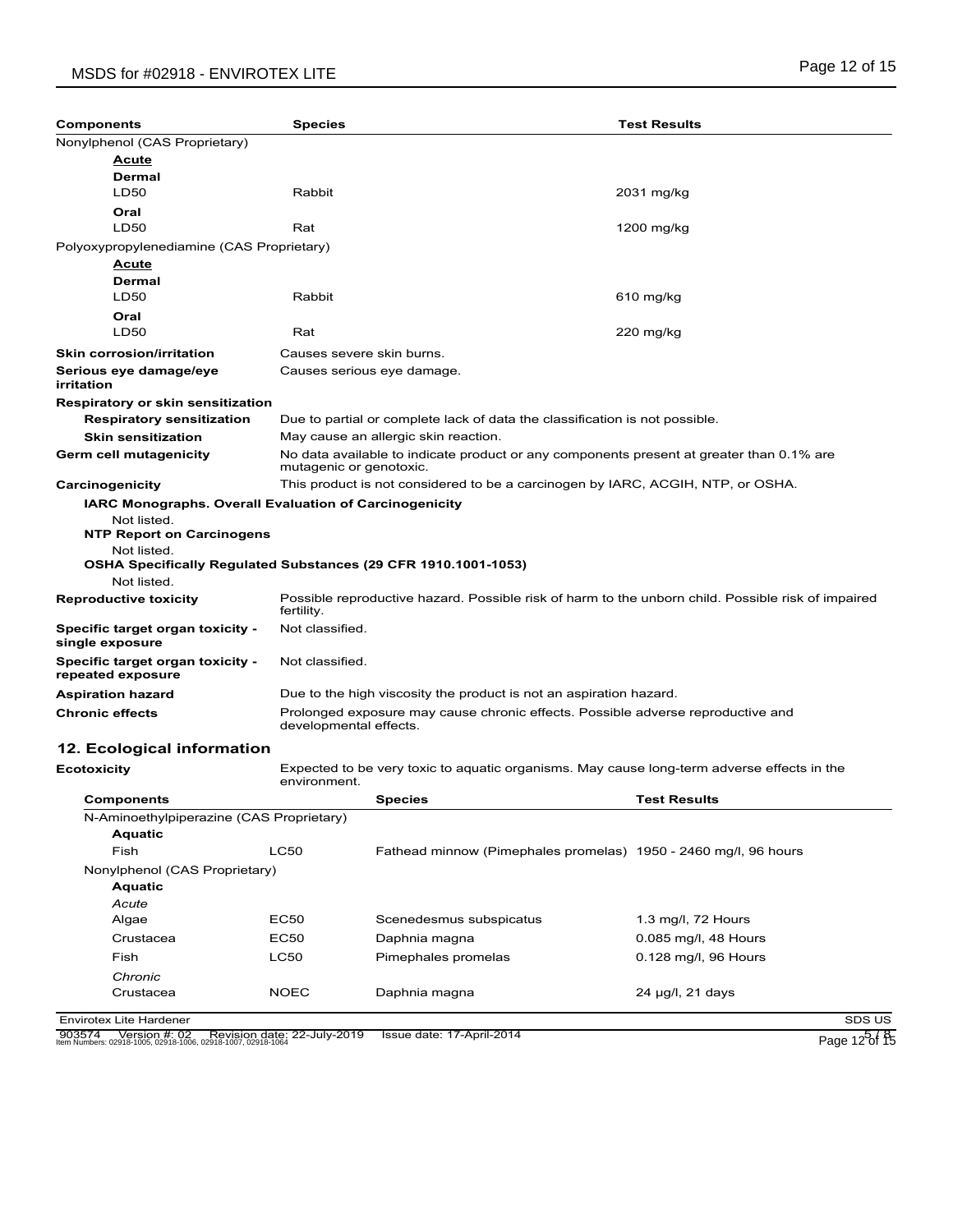# MSDS for #02918 - ENVIROTEX LITE **All and the set of the set of the set of the set of the set of the set of the set of the set of the set of the set of the set of the set of the set of the set of the set of the set of the**

| <b>Components</b>                                          |                               | <b>Species</b>                                                                                                                                                                                                         | <b>Test Results</b>                                                                                         |  |
|------------------------------------------------------------|-------------------------------|------------------------------------------------------------------------------------------------------------------------------------------------------------------------------------------------------------------------|-------------------------------------------------------------------------------------------------------------|--|
| Fish                                                       | <b>NOEC</b>                   | Pimephales promelas                                                                                                                                                                                                    | 0.0074 mg/l, 33 days                                                                                        |  |
| Polyoxypropylenediamine (CAS Proprietary)                  |                               |                                                                                                                                                                                                                        |                                                                                                             |  |
| Aquatic                                                    |                               |                                                                                                                                                                                                                        |                                                                                                             |  |
| Chronic                                                    |                               |                                                                                                                                                                                                                        |                                                                                                             |  |
| Algae                                                      | <b>NOEC</b>                   | Algae                                                                                                                                                                                                                  | $0.32$ mg/l, 72 hours                                                                                       |  |
| Persistence and degradability<br>Bioaccumulative potential |                               | No data is available on the degradability of this product.                                                                                                                                                             |                                                                                                             |  |
| Partition coefficient n-octanol / water (log Kow)          |                               |                                                                                                                                                                                                                        |                                                                                                             |  |
| Nonylphenol                                                |                               | 5.71                                                                                                                                                                                                                   |                                                                                                             |  |
| Mobility in soil                                           | No data available.            |                                                                                                                                                                                                                        |                                                                                                             |  |
| Other adverse effects                                      | None known.                   |                                                                                                                                                                                                                        |                                                                                                             |  |
| 13. Disposal considerations                                |                               |                                                                                                                                                                                                                        |                                                                                                             |  |
| <b>Disposal instructions</b>                               |                               | material to drain into sewers/water supplies.                                                                                                                                                                          | Dispose in accordance with applicable federal, state, and local regulations. Do not allow this              |  |
| Local disposal regulations                                 |                               | Dispose in accordance with all applicable regulations.                                                                                                                                                                 |                                                                                                             |  |
| Hazardous waste code                                       | disposal company.             |                                                                                                                                                                                                                        | The waste code should be assigned in discussion between the user, the producer and the waste                |  |
| Waste from residues / unused<br>products                   |                               | Dispose of in accordance with local regulations. Empty containers or liners may retain some<br>product residues. This material and its container must be disposed of in a safe manner (see:<br>Disposal instructions). |                                                                                                             |  |
| <b>Contaminated packaging</b>                              |                               |                                                                                                                                                                                                                        | Dispose in accordance with applicable federal, state, and local regulations.                                |  |
| <b>14. Transport information</b>                           |                               |                                                                                                                                                                                                                        |                                                                                                             |  |
| DOT                                                        |                               |                                                                                                                                                                                                                        |                                                                                                             |  |
| UN number                                                  | <b>UN1760</b>                 |                                                                                                                                                                                                                        |                                                                                                             |  |
| UN proper shipping name                                    |                               | Corrosive liquids, n.o.s. (Nonyl Phenol Mixture)                                                                                                                                                                       |                                                                                                             |  |
| Transport hazard class(es)                                 |                               |                                                                                                                                                                                                                        |                                                                                                             |  |
| <b>Class</b>                                               | 8                             |                                                                                                                                                                                                                        |                                                                                                             |  |
| Subsidiary risk                                            | $\overline{\phantom{a}}$      |                                                                                                                                                                                                                        |                                                                                                             |  |
| Label(s)                                                   | 8<br>$\mathbf{H}$             |                                                                                                                                                                                                                        |                                                                                                             |  |
| <b>Packing group</b><br><b>Environmental hazards</b>       |                               |                                                                                                                                                                                                                        |                                                                                                             |  |
| <b>Marine pollutant</b>                                    | Yes                           |                                                                                                                                                                                                                        |                                                                                                             |  |
|                                                            |                               |                                                                                                                                                                                                                        | <b>Special precautions for user</b> Read safety instructions, SDS and emergency procedures before handling. |  |
| <b>Special provisions</b>                                  | IB3, T7, TP1, TP28            |                                                                                                                                                                                                                        |                                                                                                             |  |
| <b>Packaging exceptions</b>                                | 154                           |                                                                                                                                                                                                                        |                                                                                                             |  |
| Packaging non bulk                                         | 203<br>241                    |                                                                                                                                                                                                                        |                                                                                                             |  |
| <b>Packaging bulk</b><br>IATA                              |                               |                                                                                                                                                                                                                        |                                                                                                             |  |
| UN number                                                  | <b>UN1760</b>                 |                                                                                                                                                                                                                        |                                                                                                             |  |
| UN proper shipping name                                    |                               | Corrosive liquids, n.o.s. (Nonyl Phenol Mixture)                                                                                                                                                                       |                                                                                                             |  |
| Transport hazard class(es)                                 |                               |                                                                                                                                                                                                                        |                                                                                                             |  |
| <b>Class</b>                                               |                               |                                                                                                                                                                                                                        |                                                                                                             |  |
| <b>Subsidiary risk</b>                                     | $\overline{\phantom{a}}$      |                                                                                                                                                                                                                        |                                                                                                             |  |
| Label(s)                                                   | 8<br>Ш                        |                                                                                                                                                                                                                        |                                                                                                             |  |
| <b>Packing group</b><br><b>Environmental hazards</b>       | Yes                           |                                                                                                                                                                                                                        |                                                                                                             |  |
|                                                            |                               |                                                                                                                                                                                                                        | Special precautions for user Read safety instructions, SDS and emergency procedures before handling.        |  |
| <b>IMDG</b>                                                |                               |                                                                                                                                                                                                                        |                                                                                                             |  |
| <b>UN number</b>                                           | <b>UN1760</b>                 |                                                                                                                                                                                                                        |                                                                                                             |  |
| UN proper shipping name                                    |                               | Corrosive liquids, n.o.s. (Nonyl Phenol Mixture)                                                                                                                                                                       |                                                                                                             |  |
| <b>Transport hazard class(es)</b>                          |                               |                                                                                                                                                                                                                        |                                                                                                             |  |
| <b>Class</b>                                               | 8<br>$\overline{\phantom{a}}$ |                                                                                                                                                                                                                        |                                                                                                             |  |
| <b>Subsidiary risk</b><br>Label(s)                         | 8                             |                                                                                                                                                                                                                        |                                                                                                             |  |
| <b>Packing group</b>                                       | Ш                             |                                                                                                                                                                                                                        |                                                                                                             |  |

Envirotex Lite Hardener SDS US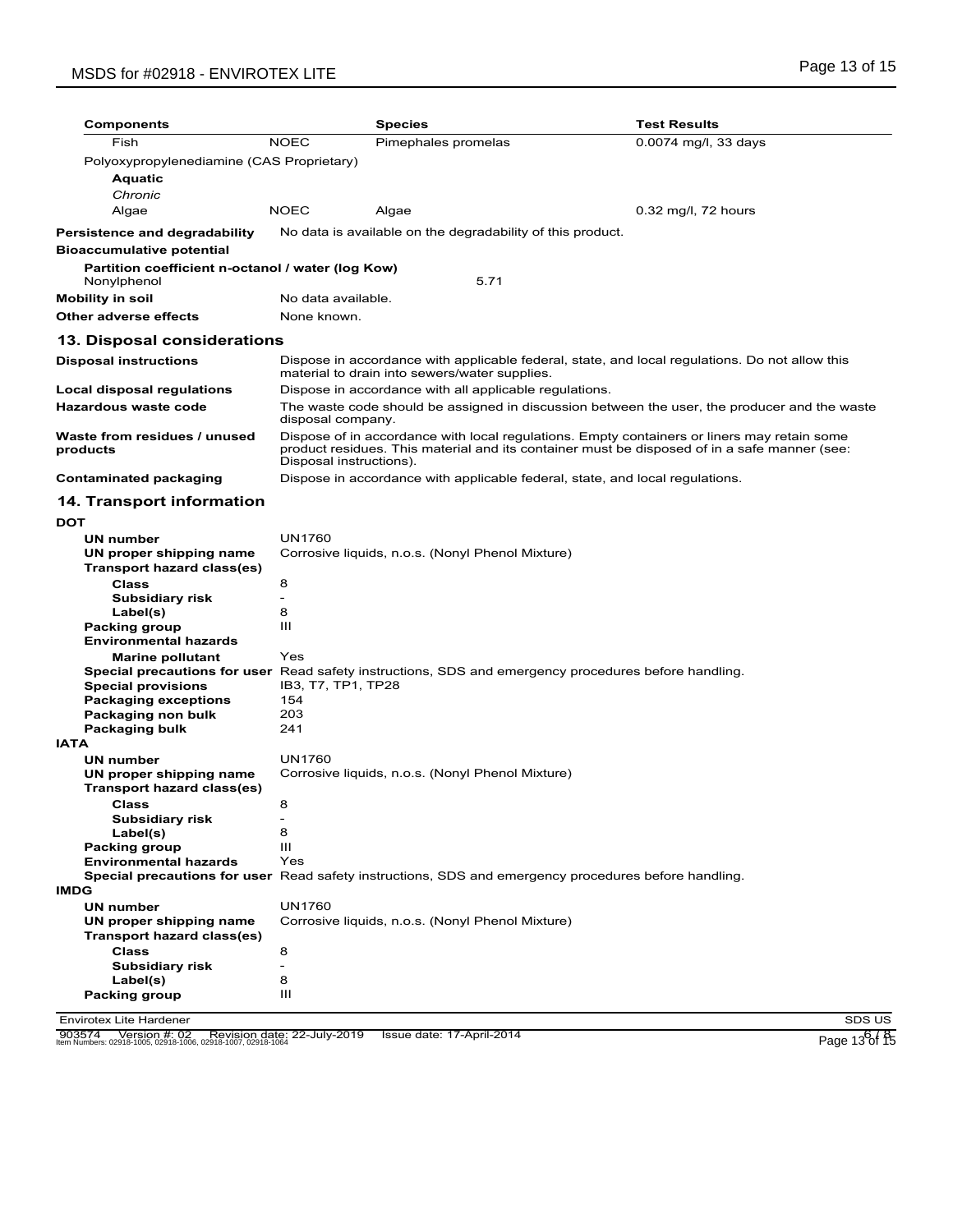| <b>Environmental hazards</b><br><b>Marine pollutant</b><br>EmS<br>Transport in bulk according to<br>Annex II of MARPOL 73/78 and<br>the IBC Code | Yes<br>Not available.<br>Special precautions for user Read safety instructions, SDS and emergency procedures before handling.<br>Not established.                            |                   |                                                                                    |
|--------------------------------------------------------------------------------------------------------------------------------------------------|------------------------------------------------------------------------------------------------------------------------------------------------------------------------------|-------------------|------------------------------------------------------------------------------------|
| 15. Regulatory information                                                                                                                       |                                                                                                                                                                              |                   |                                                                                    |
| <b>US federal regulations</b>                                                                                                                    | Standard, 29 CFR 1910.1200.<br>All components are on the U.S. EPA TSCA Inventory List.                                                                                       |                   | This product is a "Hazardous Chemical" as defined by the OSHA Hazard Communication |
|                                                                                                                                                  | TSCA Section 12(b) Export Notification (40 CFR 707, Subpt. D)                                                                                                                |                   |                                                                                    |
| Nonylphenol (CAS Proprietary)                                                                                                                    | <b>TSCA Chemical Action Plans, Chemicals of Concern</b>                                                                                                                      |                   | 1.0 % One-Time Export Notification only.                                           |
| Nonylphenol (CAS Proprietary)                                                                                                                    |                                                                                                                                                                              |                   | Nonylphenol (NP) and Nonylphenol Ethoxylates (NPEs) Action                         |
| Not listed.<br><b>SARA 304 Emergency release notification</b><br>Not regulated.<br>Not listed.<br><b>Toxic Substances Control Act (TSCA)</b>     | <b>CERCLA Hazardous Substance List (40 CFR 302.4)</b><br>OSHA Specifically Regulated Substances (29 CFR 1910.1001-1053)                                                      | Plan              |                                                                                    |
| Superfund Amendments and Reauthorization Act of 1986 (SARA)                                                                                      |                                                                                                                                                                              |                   |                                                                                    |
| <b>SARA 302 Extremely hazardous substance</b><br>Not listed.                                                                                     |                                                                                                                                                                              |                   |                                                                                    |
| SARA 311/312 Hazardous<br>chemical                                                                                                               | Yes                                                                                                                                                                          |                   |                                                                                    |
| <b>Classified hazard</b><br>categories                                                                                                           | Acute toxicity (any route of exposure)<br>Skin corrosion or irritation<br>Serious eye damage or eye irritation<br>Respiratory or skin sensitization<br>Reproductive toxicity |                   |                                                                                    |
| SARA 313 (TRI reporting)<br><b>Chemical name</b>                                                                                                 |                                                                                                                                                                              | <b>CAS number</b> |                                                                                    |
| Nonylphenol                                                                                                                                      |                                                                                                                                                                              | Proprietary       | % by wt.<br>10-60                                                                  |
| <b>Other federal regulations</b>                                                                                                                 |                                                                                                                                                                              |                   |                                                                                    |
| Not regulated.<br>Not regulated.<br><b>Safe Drinking Water Act</b>                                                                               | Clean Air Act (CAA) Section 112 Hazardous Air Pollutants (HAPs) List<br>Clean Air Act (CAA) Section 112(r) Accidental Release Prevention (40 CFR 68.130)<br>Not regulated.   |                   |                                                                                    |
| (SDWA)                                                                                                                                           |                                                                                                                                                                              |                   |                                                                                    |
| US state regulations                                                                                                                             |                                                                                                                                                                              |                   |                                                                                    |
| US. Massachusetts RTK - Substance List<br>N-Aminoethylpiperazine (CAS Proprietary)                                                               |                                                                                                                                                                              |                   |                                                                                    |
|                                                                                                                                                  | US. New Jersey Worker and Community Right-to-Know Act                                                                                                                        |                   |                                                                                    |
| N-Aminoethylpiperazine (CAS Proprietary)<br>Nonylphenol (CAS Proprietary)                                                                        | US. Pennsylvania Worker and Community Right-to-Know Law                                                                                                                      |                   |                                                                                    |
| N-Aminoethylpiperazine (CAS Proprietary)<br><b>US. Rhode Island RTK</b><br>Not regulated.                                                        |                                                                                                                                                                              |                   |                                                                                    |